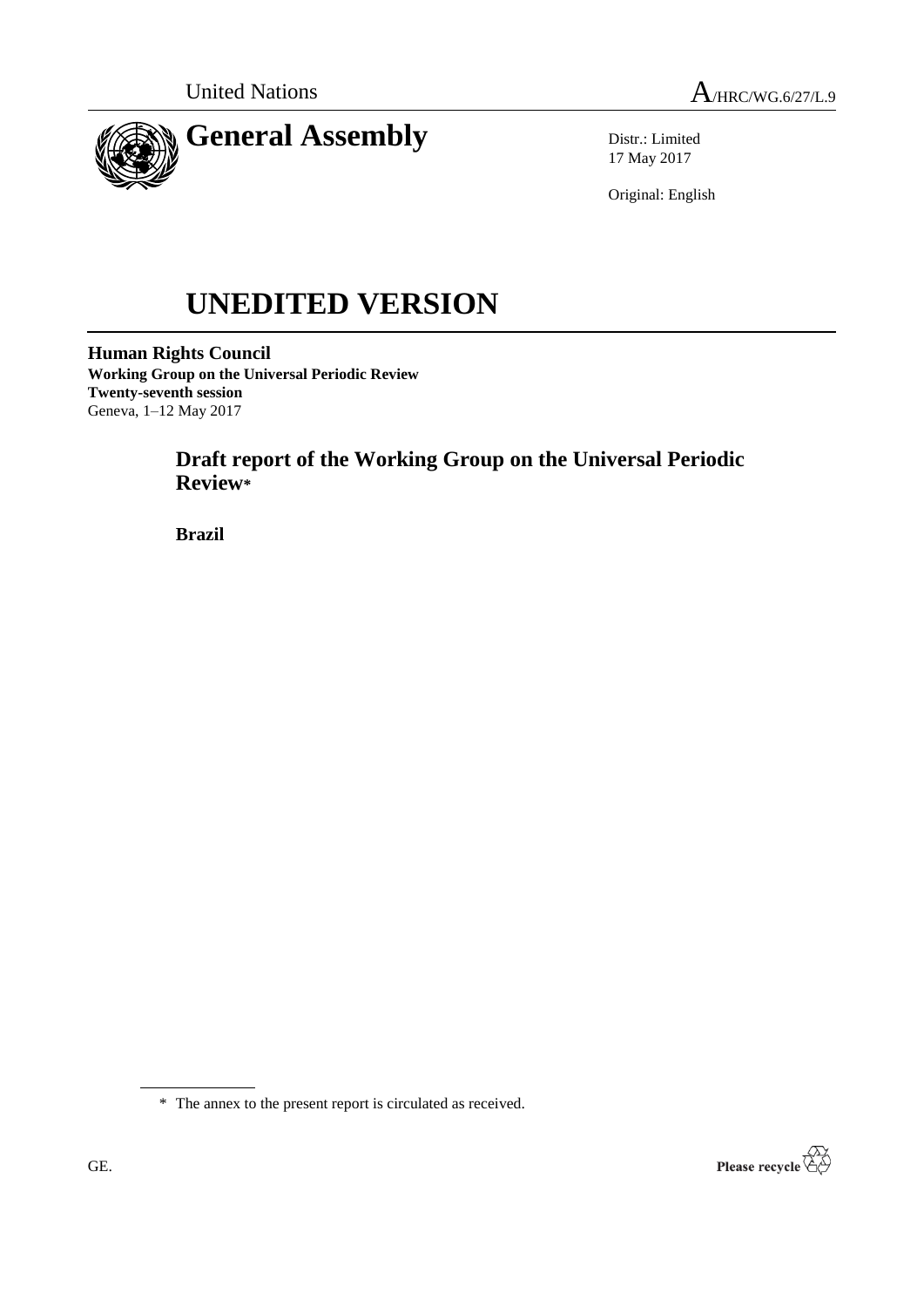## Contents

|       |           | Page |
|-------|-----------|------|
|       |           | 3    |
|       |           | 3    |
|       | A.        | 3    |
|       | <b>B.</b> |      |
| H.    |           | 12   |
| Annex |           |      |
|       |           | 28   |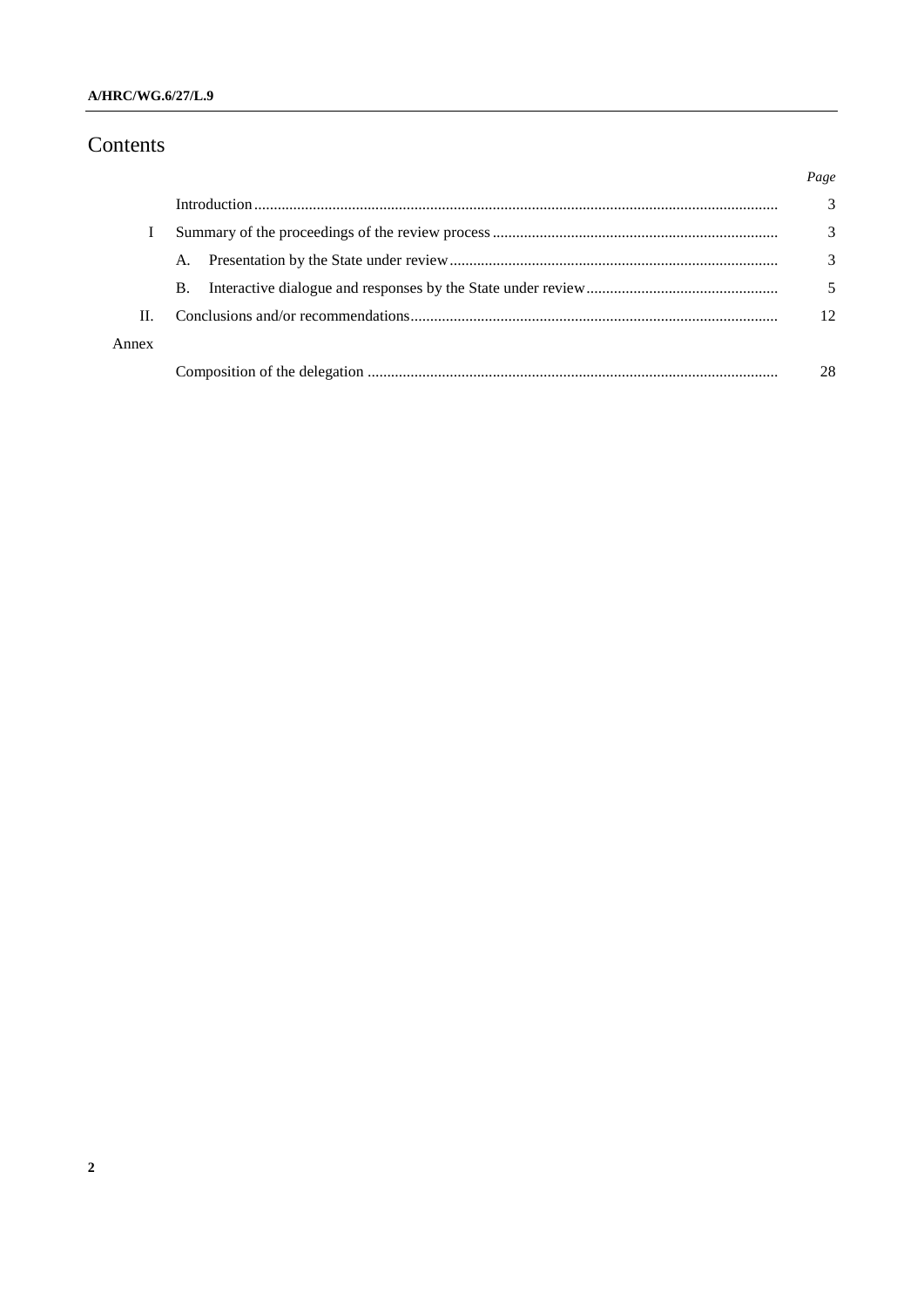## **Introduction**

1. The Working Group on the Universal Periodic Review, established in accordance with Human Rights Council resolution 5/1, held its twenty-seventh session from 1 to 12 May 2017. The review of Brazil was held at the  $9<sup>th</sup>$  meeting on 5 May 2017. The delegation of Brazil was headed by H.E Luislinda Dias de Valois Santos, Minister of Human Rights. At its  $14<sup>th</sup>$  meeting held on 9<sup>th</sup> May 2017, the Working Group adopted the report on Brazil.

2. On 13 February 2017, the Human Rights Council selected the following group of rapporteurs (troika) to facilitate the review of Brazil: Kyrgyzstan, El Salvador and Botswana.

3. In accordance with paragraph 15 of the annex to Human Rights Council resolution 5/1 and paragraph 5 of the annex to Council resolution 16/21, the following documents were issued for the review of Brazil:

(a) A national report submitted/written presentation made in accordance with paragraph 15 (a) (A/HRC/WG.6/27/BRA/1);

(b) A compilation prepared by the Office of the United Nations High Commissioner for Human Rights (OHCHR) in accordance with paragraph 15 (b) (A/HRC/WG.6/27/BRA/2);

(c) A summary prepared by OHCHR in accordance with paragraph 15 (c) (A/HRC/WG.6/27/BRA/3).

4. A list of questions prepared in advance by Belgium, Czechia, Germany, Mexico, Netherlands, Slovenia, Spain, Sweden, Switzerland and United Kingdom of Great Britain and Northern Ireland was transmitted to Brazil through the troika. These questions are available on the extranet of the UPR.

## **I. Summary of the proceedings of the review process**

#### **A. Presentation by the State under review**

5. The delegation of the state under review engaged in the current  $27<sup>th</sup>$  session of the working group of the UPR in a spirit of constructive dialogue. While considering the UPR a dynamic exercise, it reaffirmed its commitment to working closely with government and non-governmental partners to fully implement the recommendations.

6. It stated that Brazil was going through a challenging moment that imposed short term sacrifices and that required structural reforms, which were vital to generate jobs and ensure equal opportunities for all, in full respect for human rights. In view of the gravity of the economic crisis inherited by the government, Brazil had approved a Constitutional Amendment aimed at balancing public finance while preserving Brazilian social programs. Without this adjustment, persistent fiscal imbalance could lead to a vicious cycle of low growth, high inflation and chronic unemployment, undermining the ability of the state to finance public policies that benefit the poor and vulnerable groups.

7. Faced with the rapid change in the demographic profile of Brazilian society, the government sought to guarantee the long-term sustainability of the social security system. In doing so, it was committed to respecting acquired rights and ensuring transitional rules. The labor reform, in turn, aimed to promote investment and job creation. These were reforms that were being debated extensively and democratically in the National Congress.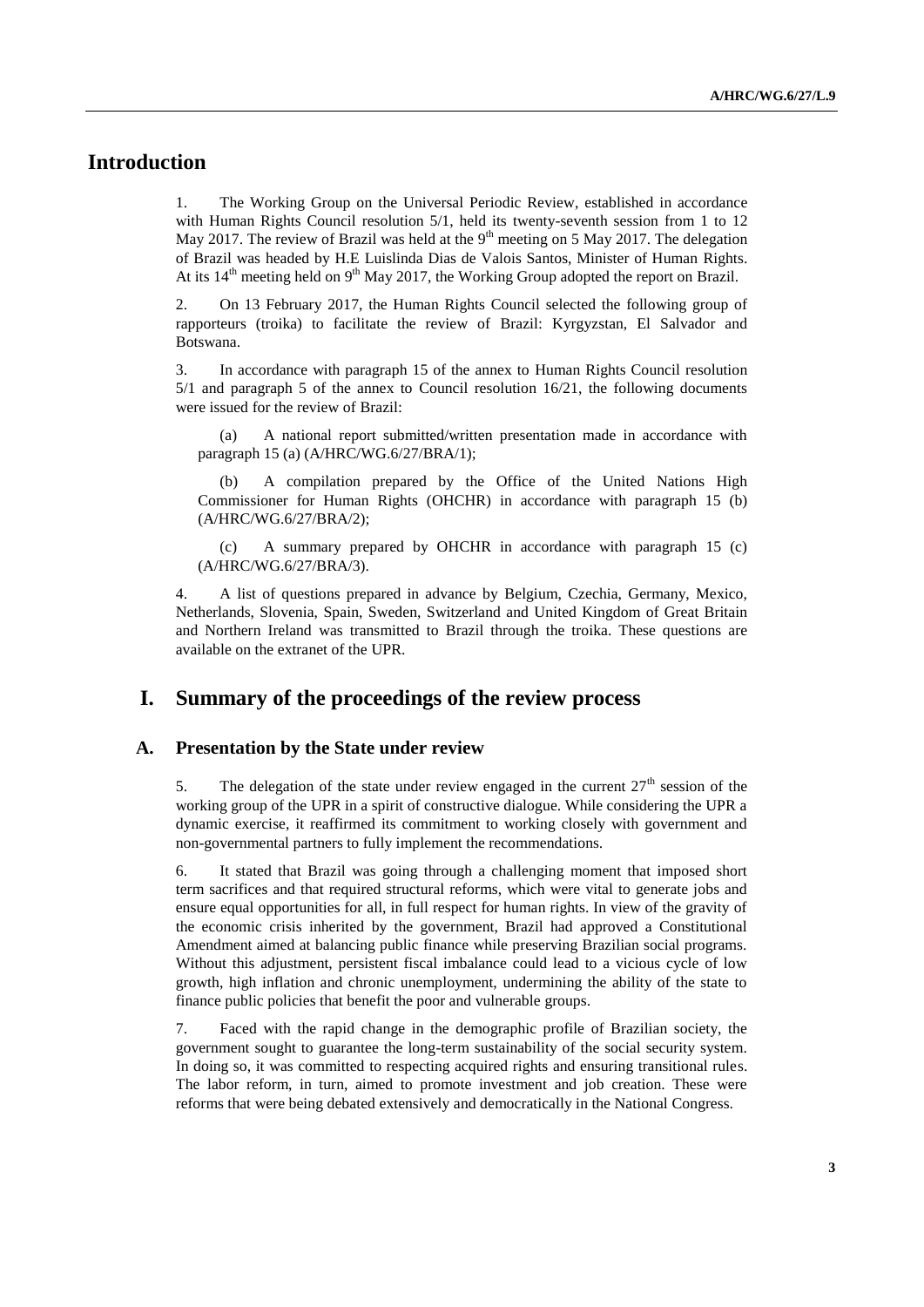8. Concerning adequate housing, the "My House My Life Program" had been expanded. It aimed to reduce the country's housing deficit by financing the purchase of the first property by low-income families. The properties financed under the Program complied with sanitation, safety and accessibility guidelines.

9. Brazil considered that popular participation was one of the pillars of the democracy and rule of law. This was the logic underlying the tradition of thematic conferences promoting participation in public policies. Brazil held the 12th National Conference on Human Rights in 2016, in addition to a series of other sectoral conferences.

10. Following a voluntary commitment on the occasion of the first cycle of the UPR, the use of social indicators had allowed better monitoring and evaluation of public policies, becoming a concrete tool for the progressive realization of human rights, through the National System of Human Rights Indicators. In addition, the government remained committed to the implementation of the 3rd National Human Rights Plan, in force since 2009. In 2013, the National Observatory for human rights was launched. It made information about the implementation of the National Plan available for monitoring, by both government agencies and civil society, through an online platform.

11. Brazil reiterated its commitment at the highest level to fight discrimination of any kind. In this regard, 20% of vacancies in civil service exams at the federal level were reserved for Afro-Brazilians. In universities and technical schools, 50% of vacancies were allocated to students from public secondary schools, with the distribution of vacancies between Afro-Brazilians and indigenous people based on the proportion of such groups in each community. The "Living Youth" program included preventive actions that promoted a sense of belonging and autonomy, besides countering violence. An affirmative action program concerning members of the judiciary had also been proposed.

12. The delegation reiterated its condemnation to violence against indigenous peoples. It highlighted that the Integrated Plan for the Implementation of the National Policy for the Territorial and Environmental Management of Indigenous Lands sought to ensure indigenous occupation and management of their lands. There were 462 indigenous lands already demarcated, besides other ongoing demarcation processes. The Brazilian government was also committed to conducting consultations, according to ILO Convention 169. The São Luiz hydroelectric project on the Tapajós river was a case in point.

13. On public safety and the justice system, in addition to strengthening long-term preventive measures, such as education, income distribution and income generation programs, Brazil was committed to ensuring that the fight against crime was carried out with respect to human rights, as reflected in the National Security Plan. Brazil had invested in training police forces, guaranteeing access to justice, strengthening Public Defenders, and fighting impunity in cases of excessive use of force. It was also worth mentioning initiatives by both the Public Prosecutor's Office and the Police Forces towards prioritizing investigation, as opposed to repression.

14. In addition to cooperating with the sub-federal states to expand prison vacancies as a way to fight overcrowding, the Federal Government had encouraged alternative penalties for minor offenses, as a way to reduce the incarceration rates. In addition, special task forces, in coordination with the Public Defender's Office, had been established to assess the situation of prisoners willing to return to family life. The Custody Hearings Promotion Program had led to a 50% reduction in provisional detentions.

15. In 2013, in compliance with OPCAT, Brazil established the National System to Prevent and Fight Torture, which comprised an independent body composed of 11 experts, with a legal competence to inspect places of detention. The aforementioned Committee had already carried out unannounced visits to more than 50 places of detention in 11 states.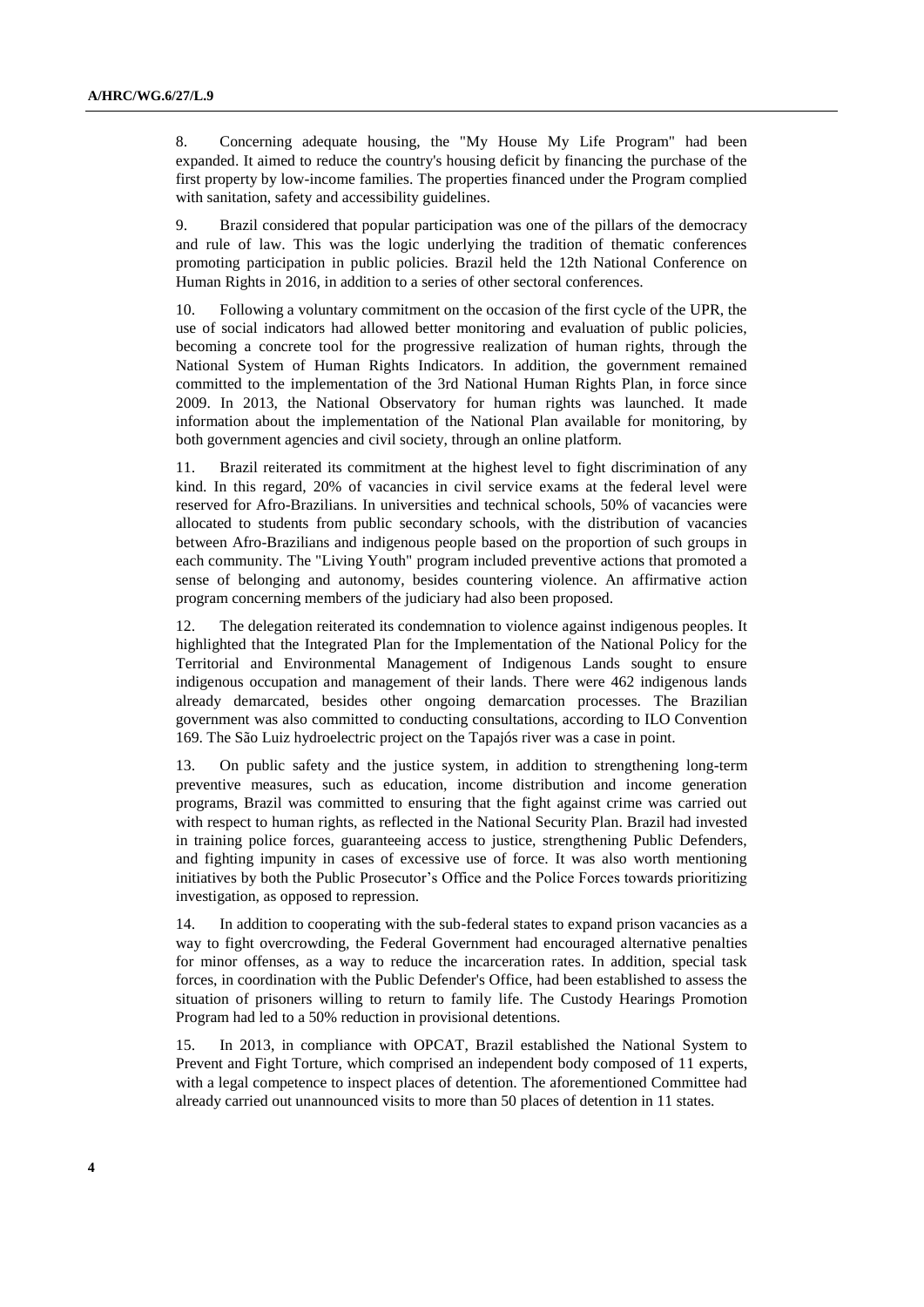16. The Brazilian government had regulated the Program for the Protection of Human Rights Defenders, currently handling about four hundred cases. In addition to the immediate protection of their physical integrity, the Program sought to mobilize public agencies to investigate and prevent violations. When the states did not have a framework for protection, the Federal Government included defenders in its program.

17. The National Truth Commission had acknowledged deaths and enforced disappearances perpetrated in the past, having located 33 bodies, besides identifying state actors as perpetrators of violations. Its report presented 29 recommendations, focused mainly on research and redress actions, as well as non-recurrence.

18. The 2014 FIFA World Cup and the Rio 2016 Olympic and Paralympic Games were held in Brazil without incidents and left a significant legacy. Specific policies to protect the rights of children and adolescents and to fight racism in the context of such events were put in place.

#### **B. Interactive dialogue and responses by the State under review**

19. During the interactive dialogue, 103 delegations made statements. Recommendations made during the dialogue are to be found in section II of the present report.

20. Montenegro asked for information on policies to eliminate violence against children, and on legislation to prohibit discrimination and violence based on sexual orientation and gender identity.

21. Morocco welcomed Brazil's national policies on primary care, child malnutrition and mortality, gender equality in employment and participation of women in public affairs.

22. Mozambique congratulated Brazil for the implementation of social programs to reduce extreme poverty and progress in the prevention of racial discrimination and minorities' status.

23. Myanmar welcomed Brazil's efforts to advance the rights of persons with disabilities, including the National Plan on the Rights of Persons with Disabilities in 2011.

24. Namibia applauded Brazil for its national programs aimed at improving the living standards of its vulnerable populations, like the Afro-Brazilians and indigenous peoples.

25. Nepal appreciated Brazil's progress on reduction of poverty, promotion of social equality, the health sector, combating violence against women and the fight against modern slavery.

26. The Netherlands regretted to note a lack of progress in corporate social responsibility, especially in the Amazon regions, and continuing attacks against journalists and human rights defenders.

27. Nicaragua welcomed Brazil's progress on human rights since its last UPR.

28. Norway commended efforts in reducing poverty, combating slave labour and enhancing women's rights and LGBT persons, but expressed concern at the situation of indigenous peoples.

29. Pakistan commended the development of the national system of human rights indicators, the promotion of racial equality, access to justice and programs on education, health and nutrition.

30. Paraguay welcomed Brazil's commitment to the international human rights system and the ratification of a significant number of human rights instruments.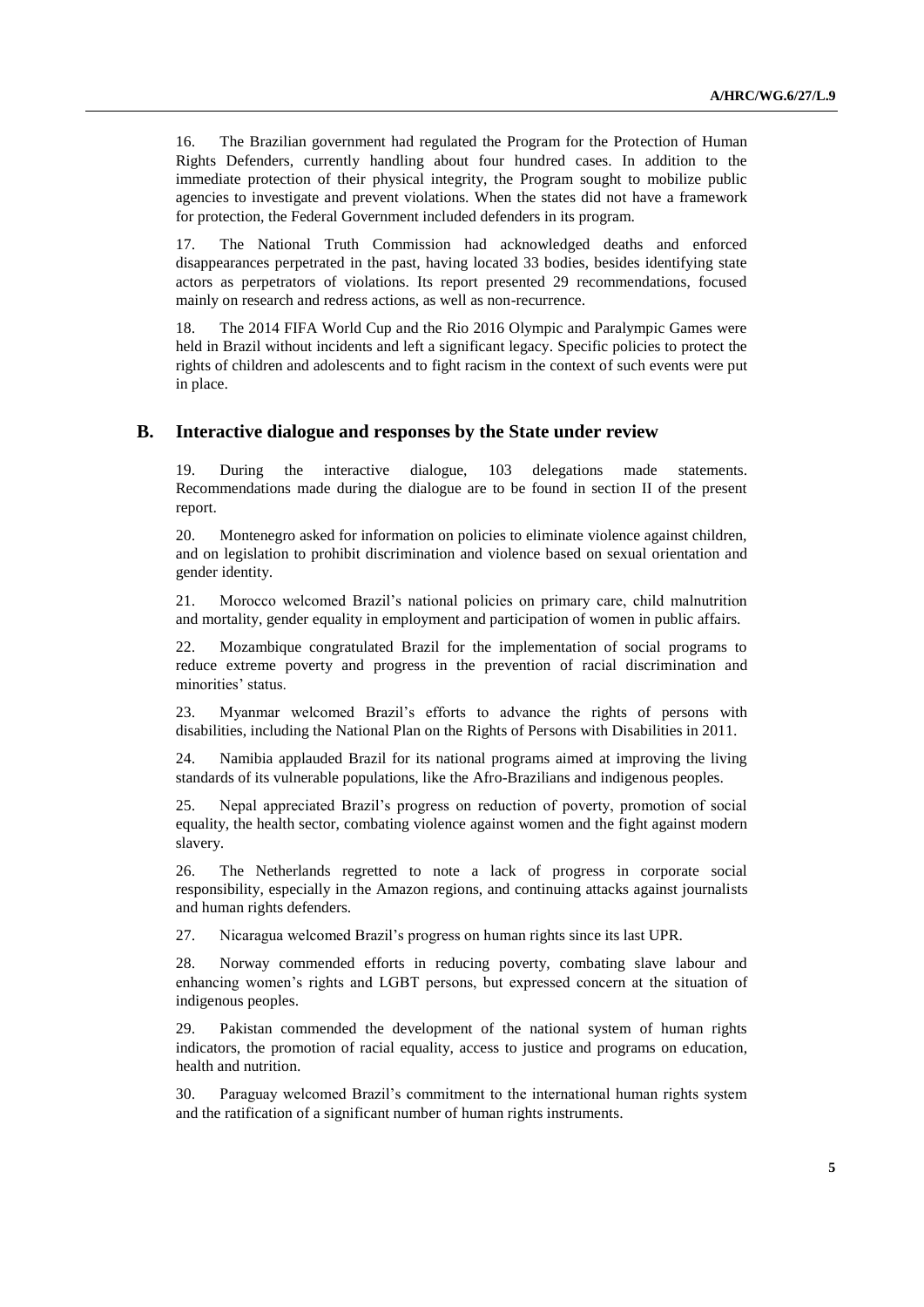31. Peru underlined Brazil's progress in the fight against poverty and affirmative action for an increased presence of Afro-Brazilians in the public administration.

32. Philippines lauded poverty alleviation programs, achievements in gender quality, and the increased women presence in the labour market.

33. Poland acknowledged Brazil's accomplishments in reducing poverty, improving access to education, health care, and efforts to eradicate slave and child labour.

34. Portugal noted that in 2015 Brazil organized a seminar on human rights for the Lusophone countries. Portugal welcomed the national system of human rights indicators, and efforts to improve the situation of persons with disabilities.

35. Republic of Korea noted that Brazil had met most of the health targets in the Millennium Development Goals and had strengthened the mandate of its National Human Rights Council.

36. Republic of Moldova encouraged Brazil to continue efforts in advancing indigenous peoples' rights, to protect indigenous lands and heritage, and fight discrimination and violence against indigenous peoples.

37. Russian Federation praised Brazil's achievements in fighting gender, racial, ethnic and other forms of discrimination, but noted that indigenous peoples remained among the most vulnerable groups of the population.

38. While noting the progress made in combating racial discrimination and violence against women, Rwanda encouraged Brazil to enhance those efforts.

39. Senegal expressed satisfaction for the reduction of extreme poverty, programs to access housing, and the national plan of action on women 2013-2015.

40. Serbia encouraged Brazil to continue combating torture and ill-treatment, reducing overcrowding in penitentiary institutions, and giving greater emphasis to foster care programs for minors.

41. Sierra Leone noted the national plans on education, combating sexual violence against children and on sustainable development. It encouraged Brazil to further protect the rights of persons of African descent and of its indigenous communities.

42. Singapore commended Brazil for progress in reducing poverty, promoting gender equality and empowering women and in promoting sustainable development.

43. Slovakia noted legislative changes tackling the excessive use of force by law enforcement officials and the National Programme for the Protection of Human Rights Defenders.

44. Slovenia noted the establishment of institutions with specialized services for victims of domestic violence and the adoption of the National Policy of Alternative Punishment.

45. South Africa noted Brazil's efforts to reduce poverty and promote equality through affirmative action for Afro-Brazilians.

46. Spain noted Brazil's efforts to reduce poverty and social inequality and promote the rights of persons with disabilities. It noted the persisting violence against women.

47. Sri Lanka noted the progress made in combatting extreme poverty and promoting social equality, improving access to healthcare, reducing infant mortality and in promoting gender equality.

48. The State of Palestine noted Brazil's efforts to protect the rights of persons with disabilities and human rights defenders. It encouraged Brazil to ensure that the National Human Rights Council is in compliance with the Paris Principles.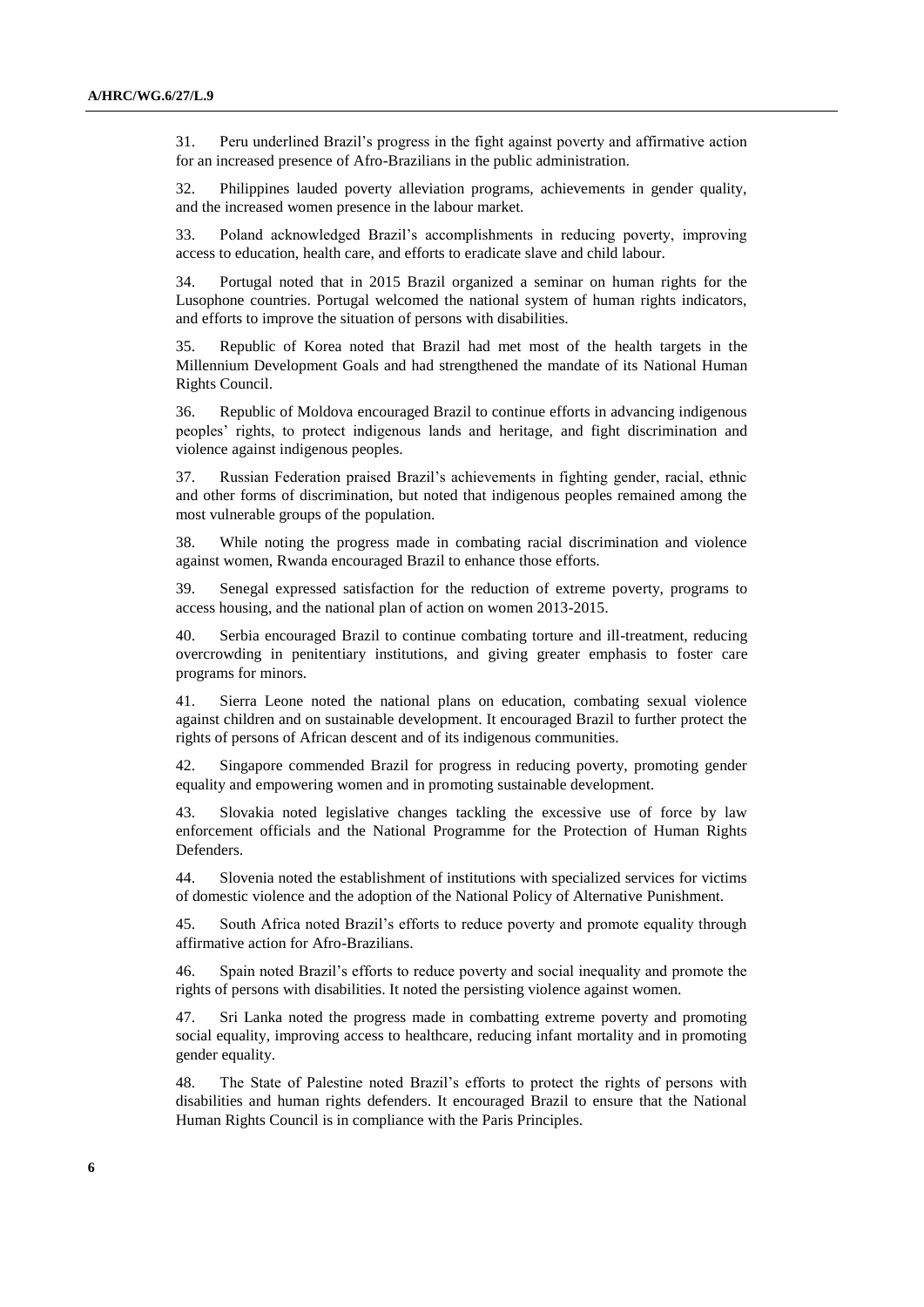49. Sudan commended Brazil for its efforts in reducing poverty and infant mortality, promoting rights of persons with disabilities and ensuring access to adequate housing.

50. Sweden noted the overcrowding in prisons, the large number of child brides and an increase in violence against LGBTI persons.

51. Switzerland noted delays in land demarcation processes and challenges faced by human rights defenders. It remained concerned about the large number of illegal abortions.

52. In response to some of the questions received, the delegation stated that Brazil was investing in initiatives such as the "University for All" (PROUNI), the "Student Finance Fund" (FIES), the "National Secondary-School Exam" (ENEM) and the "National Common Curriculum Base" (BNCC).

53. Brazil had adopted, in February 2017, a secondary school educational reform, after much debate and wide discussion. It represented the culmination of a national effort to overcome low indicators related to exclusion, drop-out and grade repetition rates.

54. The government had improved the "More Doctors" Program to the benefit of users of the public health system. In addition to bringing physicians to regions where there was a shortage of medical professionals, the Program also provided for the construction, renovation and expansion of Basic Health Units, and training of healthcare professionals. The "Stork Network" was expanded to promote actions focused on disadvantaged populations, including indigenous peoples and Afro-Brazilian quilombola communities.

55. With relation to the Zika epidemic, Brazil had intensified measures to combat the Aedes aegypti mosquito, expanded access to diagnostic and treatment, the rehabilitation of new-borns and psychosocial support to families, among other measures.

56. Brazil considered that inclusive social policies, the fight against hunger and the reduction of inequalities were central to ensuring the realization of human rights. The combination of policies of income transfer, such as the "Family Stipend", the consistent rise the minimum wage and family agriculture had contributed to significantly improve the of social conditions of the population, since its last review.

57. Thailand noted Brazil's efforts to improve human rights mechanisms, combat human trafficking and eliminate child labour and sexual exploitation of children. It noted inadequate day-care facilities for pregnant women in prisons.

58. Timor-Leste noted the adoption of the national plans on education, and combatting sexual violence against children and human trafficking.

59. Togo noted the ratification of many international human rights instruments and Brazil's efforts to reduce extreme poverty and to help the poorest families.

60. Tunisia noted establishment of the National Human Rights Council and progress achieved in reducing poverty, developing social security and health care system and protecting the rights of persons with disabilities.

61. Turkey commended progress in several areas, but noted a high rate of poverty, shortcomings in the access to safe drinking water and sanitation, and deficiencies in the prison system.

62. Uganda highlighted Brazil's efforts to strengthen various human rights institutions.

63. Ukraine noted Brazil's efforts in the area of poverty reduction, education and health care and the lunching of the National System of Human Rights Indicators.

64. United Arab Emirates noted Brazil's efforts to promote and protect human rights, particularly the rights of women.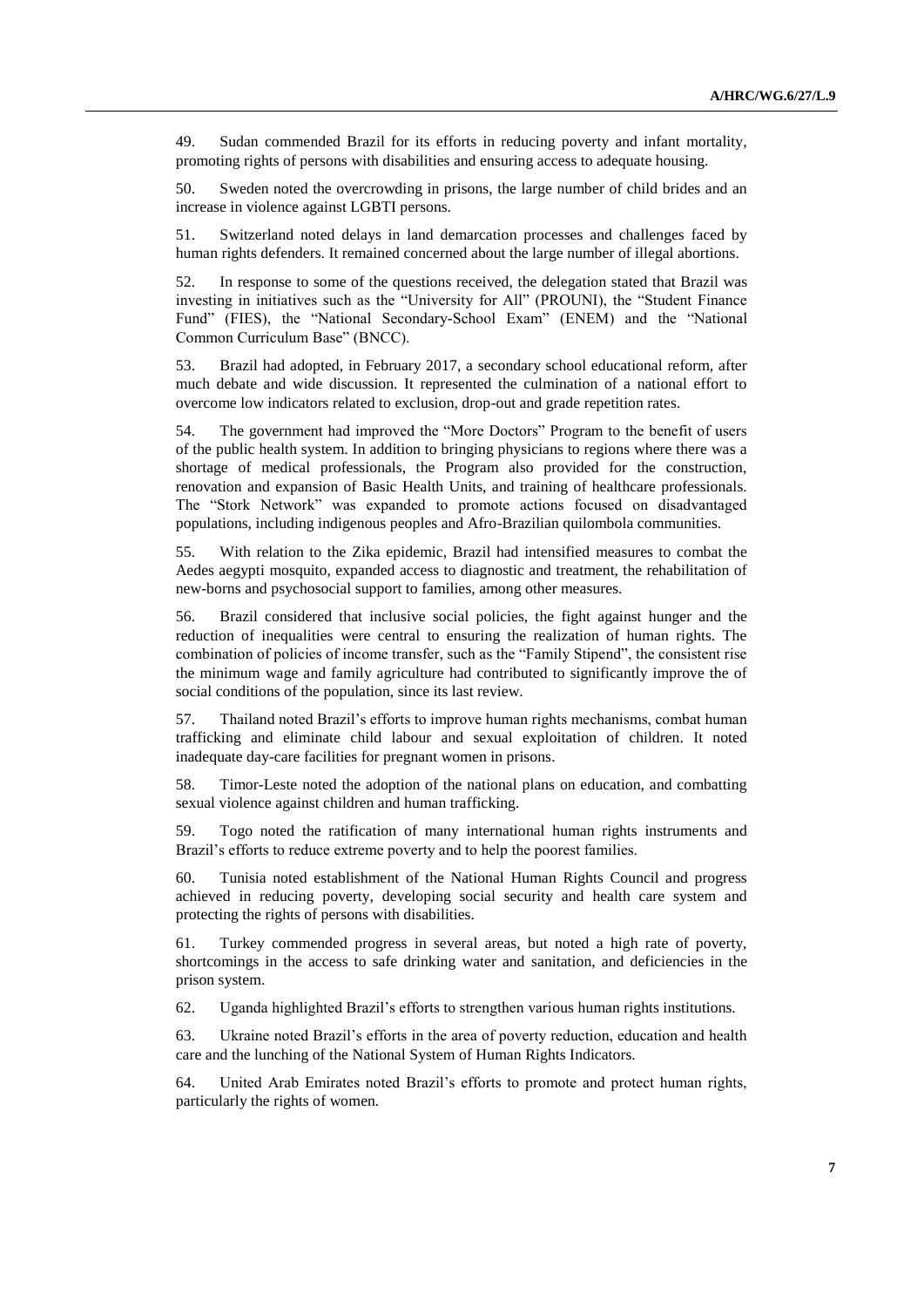65. United Kingdom of Great Britain and Northern Ireland noted progress in several areas, including torture prevention and recognition of same sex marriage. It urged Brazil to strengthen protections for journalists and human rights defenders.

66. United States of America noted Brazil's efforts in several areas, but remained concerned about reports of unlawful killings, violence against environmental activists, inhumane prison conditions, prolonged pre-trial detention, and delays of trials.

67. Uruguay noted Brazil's efforts to improve birth registration and encouraged Brazil to continue those efforts. It expressed concern about proposed constitutional amendments seeking to reduce the age of criminal responsibility.

68. Uzbekistan noted Brazil's efforts to reduce poverty promote social equality and combat violence against women, and the adoption of the human rights indicators.

69. The Bolivarian Republic of Venezuela was concerned at the human rights situation in Brazil in particular at widespread corruption, increasing discrimination against indigenous people and afro-descendants, and sexual harassment against children.

70. Albania commended steps taken by Brazil in designing policies to fight poverty and help families in need. It invited Brazil to further strength its human rights mechanisms.

71. Algeria welcomed progress made by Brazil to improve the rights of children, women, indigenous people and afro-descendants, and encouraged it to continue its efforts.

72. Angola recognized that Brazil had established an observatory system for follow-up international human rights mechanisms. It commended Brazil for it programs aimed to reduce poverty, such as "Bolsa Familia".

73. Argentina welcomed the adoption of the Law criminalizing "feminicide", and efforts to combat discrimination against LGBTI persons.

74. Armenia welcomed measures taken to reduce poverty, protect children living in the street, promote the right to truth and reconciliation, and combat modern slavery and child labor.

75. Australia was concerned that economic recession created a challenging environment for human rights in Brazil. It welcomed the appointment of family violence judges in every Brazil's state.

76. Austria commended Brazil for the adoption of the Law on feminicide. It encouraged Brazil to implement the recommendations of the Special Rapporteur on indigenous peoples.

77. Azerbaijan welcomed legislative measures taken by Brazil to enhance access to justice, and progress made in combating modern slavery and human trafficking.

78. Bahamas welcomed progress made by Brazil to reduce poverty, implement development strategies, and combat modern slavery and inequalities among men and women in the labour market.

79. Bahrain noted with satisfaction the number of recommendations accepted by Brazil, especially those aiming at eliminate racial discrimination and income inequality.

80. Bangladesh noted Brazil's efforts to reduce disparities and considered especially important that it continued preserving the rights of indigenous peoples.

81. Belgium congratulated Brazil for the adoption of its first National Action Plan on Women, Peace and Security.

82. Bhutan noted Brazil's steps to strengthen its legal and institutional human rights framework, reduce poverty and promote social equity.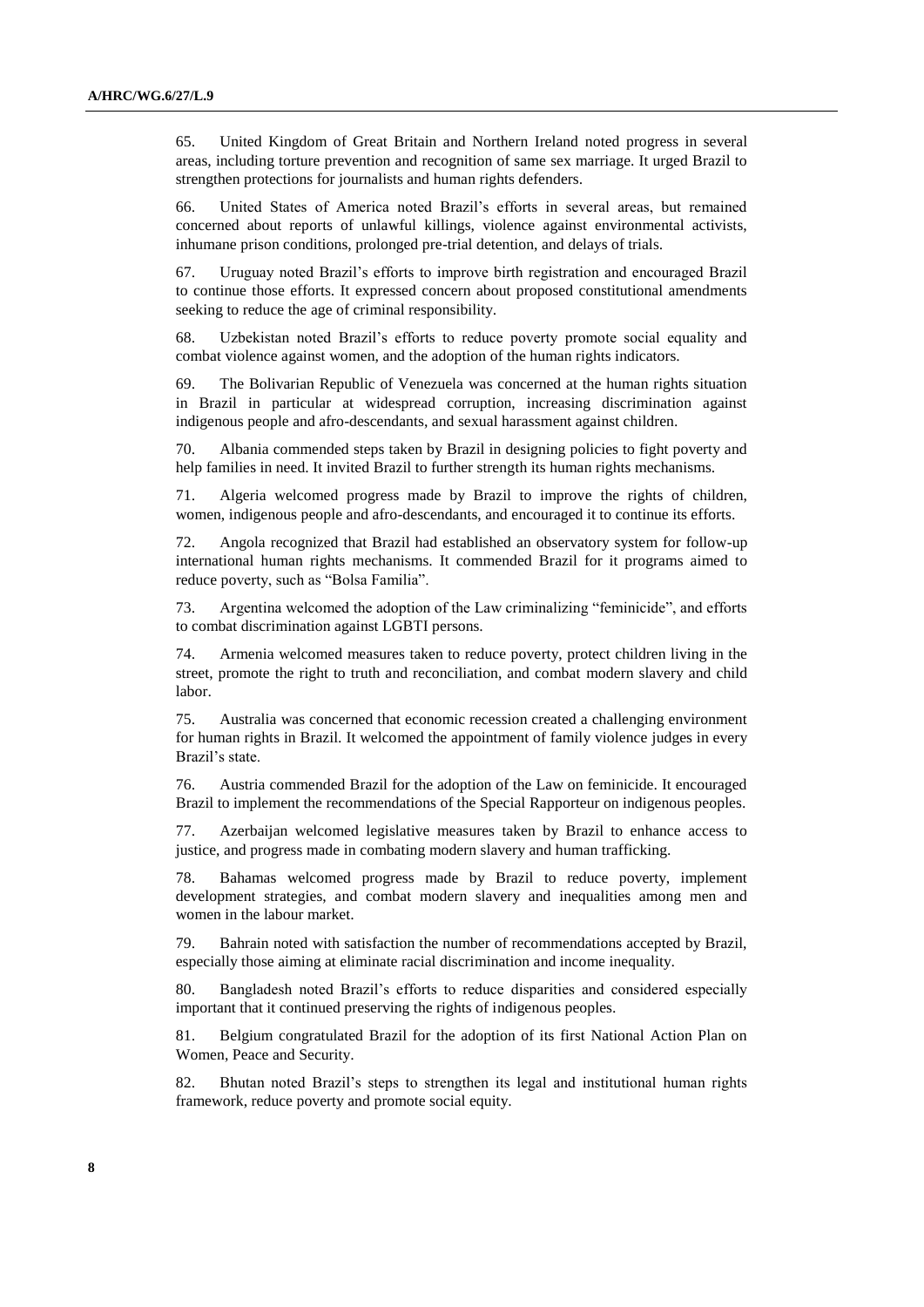83. Botswana commended Brazil for its measures to reduce poverty and improve social security. It noted areas of concern, including police violence.

84. Burkina Faso welcomed Brazil's achievements in the field of birth registration and welcomed its efforts in promoting human rights education.

85. Cabo Verde commended the positive measures taken by Brazil since the last UPR and encouraged it to continue its progresses despite current difficulties.

86. Canada recognized Brazil's achievements regarding social, economic and cultural rights, in particular the eradication of extreme poverty and hunger.

87. Chad welcomed Brazil's creation of a national human rights indicators system and its engagement with the treaty bodies and OHCHR. It recognized Brazil's contribution to OHCHR through a technical cooperation project.

88. Chile highlighted the progress made in Brazil and called upon intensifying efforts to reduce high homicide rates and armed violence.

89. China welcomed efforts to reduce poverty, combat racial discrimination and modern slavery and adopted laws to guarantee rights of vulnerable persons.

90. The delegation of Brazil reaffirmed that the inclusion of people with disabilities was being mainstreamed by the federal government in education, health, housing and other policies. A landmark in this connection was the Brazilian Inclusion Law, guaranteeing a benefit for social inclusion, and the amendment of the Civil Code, improving legislation on physical and communicative accessibility.

91. Regarding women's rights, the "Women Living Without Violence" Program had promoted strategic actions to fight violence against women. This was also reinforced by the criminalization of femicide, as a heinous crime. Between 2004 and 2014 the average income of employed women increased by 61%, exceeding for the first time the threshold of 70% of men's income. In the same vein, women accounted for 31% of the candidates in the 2014 elections, compared to 22.43% in 2010.

92. On the rights of the child, the "Happy Child" program aimed to break the cycle in which malnutrition and poverty in early childhood jeopardized the future of generations. The guarantee of children's rights was further reinforced by new legislation that prohibited corporal punishment and that made sexual exploitation of children and adolescents a heinous crime.

93. The delegation of Brazil stated that in 2013, the National System for the Promotion of LGBT Rights was created to allow coordination of public policies on this subject. In 2015, the Federal Government stablished the Inter-Ministerial Committee to Combat Homophobia. The Brazilian Supreme Court had legalized the civil union between people of the same sex.

94. Brazil had also made use of all legal measures available regarding corporate accountability for human rights abuses. Concerning the accident at the Fundão Dam, in 2015, emergency aid had been paid directly to about 20 thousand people. As of March 2017, approximately USD 566 million was invested in redress. In addition, significant fines were levied against the companies responsible for the disaster. The courts were evaluating a judicial suit of approximately US\$ 55 billion filed by competent authorities against the companies in question.

95. On contemporary forms of slavery, a constitutional amendment allowing for expropriation of properties where labor conditions analogous to slavery were found was passed in 2014. The Federative Pact for the Eradication of Slave Labor was adopted in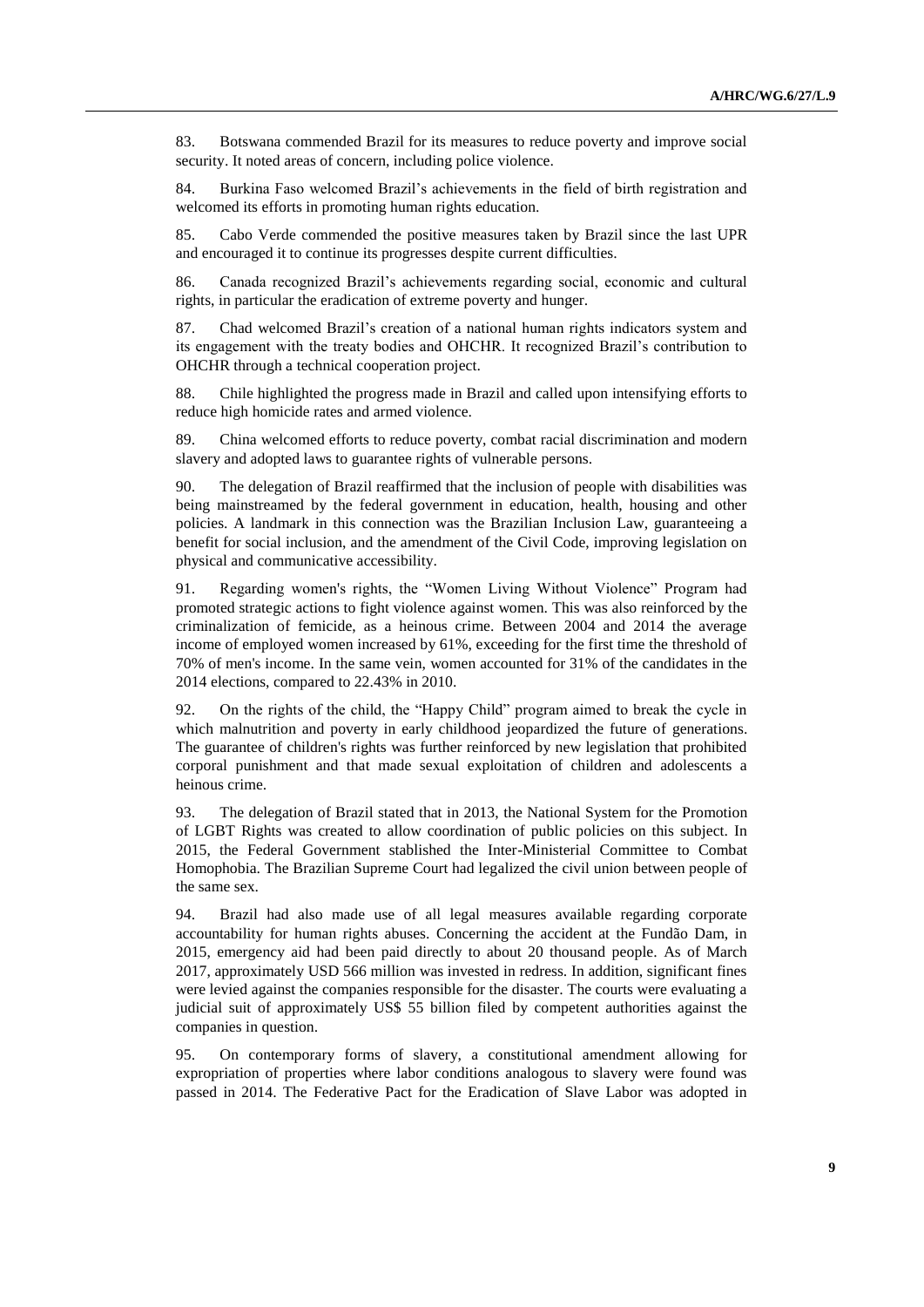2016. People and companies caught up using such labor were included in a dirty list, last published on March 2017.

96. Since its last review, Brazil had adopted significant measures to promote and protect the right of migrants and refugees. In 2012, it started issuing visas on a humanitarian basis to Haitians affected by the earthquake. The following year, Brazil adopted an open door policy to persons affected by the Syrian crisis. In April 2017, the Congress adopted a new Immigration Law, which reinforced the human rights perspective in Brazilian migration policy. The new legislation established as guiding principles the fight against xenophobia, racism and discrimination, non-criminalization of migration, social and labor inclusion and the protection of the child and adolescent.

97. Colombia highlighted the commitment of offering differentiated health and education services to indigenous populations.

98. Côte d'Ivoire noted the will of authorities to cooperate with UN mechanisms and integration of its principles into national legislation.

99. Germany commended progress made, and made three recommendations.

100. Czechia welcomed Brazil's effort to monitor and assess the realization of human rights through a system of indicators and an online platform for international human rights recommendations.

101. Denmark noted with concern the prison conditions encountered by women who in this vulnerable situation had specific needs and requirements.

Ecuador acknowledged the efforts made in the fight against poverty and slave labour, as well as the promotion of the equality of persons with disabilities.

103. Egypt commended Brazil's efforts towards social equality, to reduce poverty and to combat child labour.

104. El Salvador commended Brazil on having ratified most of the human tights instruments and for in cooperating development principles in its national legislation.

105. Estonia acknowledged the efforts of Brazil to enhance the protection of human rights, including by implementing differentiated services for indigenous peoples in the areas of health and education.

106. Ethiopia commended Brazil for its success in lifting 36 million Brazilians out of extreme poverty between 2004 and 2014 and noted with appreciation the accelerated growth and employment creation strategies.

107. Finland commended Brazil for its efforts to promote LGBTI persons and expressed concern about possible exclusion of policies aimed at overcoming gender and sexual orientation inequalities in schools.

108. France commended the establishment of a National Human Rights institution and acknowledged the positive commitments of the authorities to promote women's rights and gender equality.

109. Gabon welcomed the social programmes aimed at promoting women's rights as well as promoting the rights of the child and improving quality of life.

110. Georgia highlighted steps taken by Brazil to reduce extreme poverty and fight against modern slavery and positively noted the measures undertaken in promoting children's rights.

111. Croatia commended Brazil for steps taken with regard to promotion and protection of the rights of children, especially homeless children.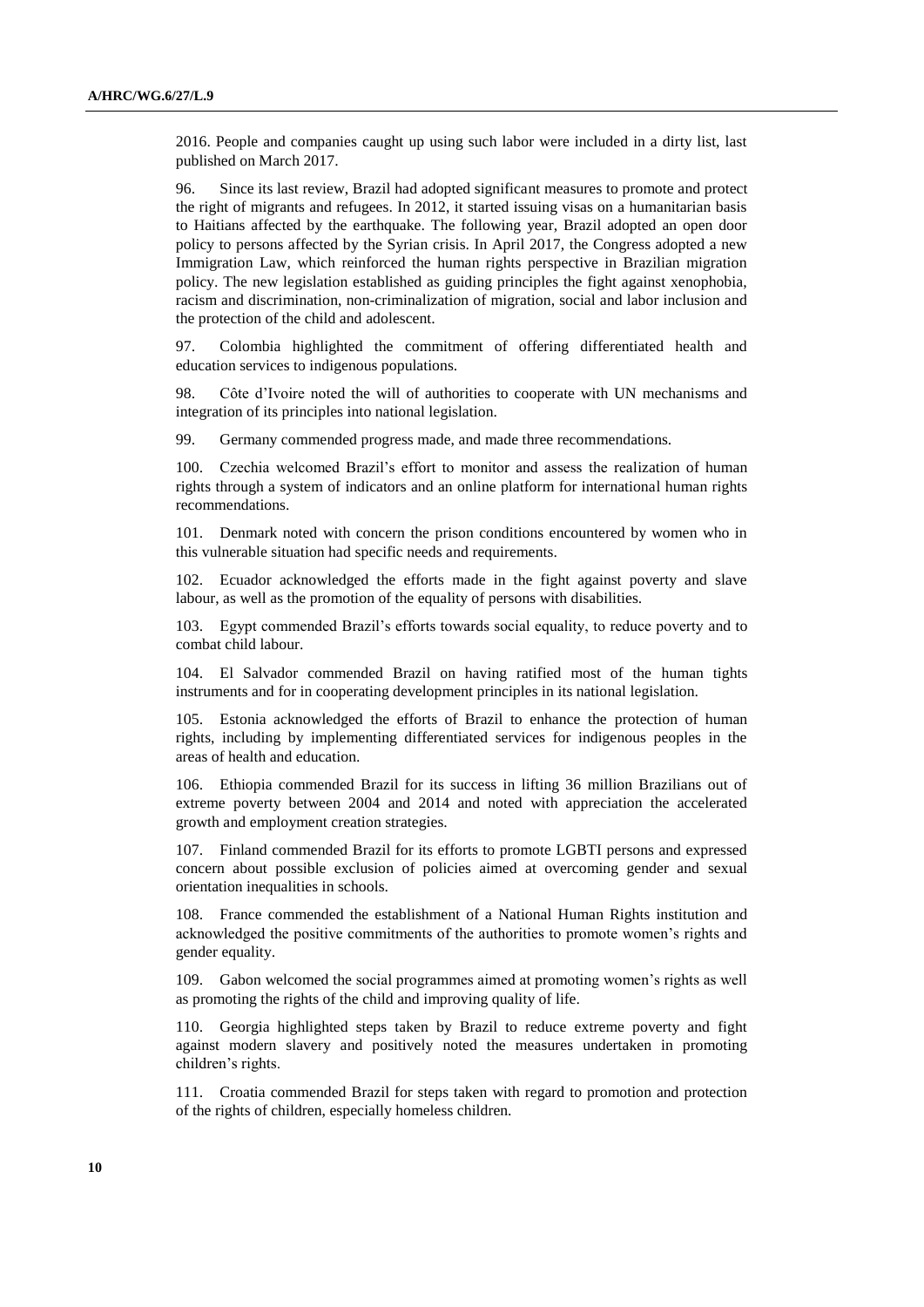112. Ghana was concerned that only to States, Rio de Janeiro and Pernambuco, had set up Local Preventive Mechanisms to achieve effective impact on inhibiting torture and illtreatment.

113. Greece highlighted the establishment of National Human Rights Council in 2014 and the firm commitment and remarkable efforts in combating slave labour.

114. Guatemala was concerned about the reports of the growing number of incidents of armed violence, including murders.

115. Haiti welcomed the success of the social programme aimed at reducing poverty by positive action policies.

116. Holy See welcomed the initiatives aimed at the reduction of poverty, as for example with the *Bolsa Familia* initiative.

117. Honduras encouraged Brazil to continue along the path to revert discrimination affecting Afro-descendants.

118. Iceland regretted that women continued to be prosecuted in cases of unlawful abortions and noted that access to legal abortion was not always available for victims of sexual violence.

119. India encouraged Brazil to enhance its efforts towards providing healthcare and education to its indigenous people and Afro-Brazilians.

120. Indonesia welcomed the establishment of the National System for the Prevention and Combat of Torture in 2013 and the adoption of the National Education Plan (2014- 2024).

121. Islamic Republic of Iran commended the achievements in the domain of social and economic rights, including poverty alleviation, promoting social equality, combating slave labour and health.

122. Iraq commended accession of combating police violence, violation rights by police, and combating slavery, and welcomed the National Plan 2014-2024.

123. Ireland welcomed the creation of a National System to Prevent and Combat Torture. It was concerned about incidents of targeted killings of human rights defenders.

124. Israel commended the establishment of the National Human Rights Council, Committee to Fight Homophobia and the National Plan to Combat Human Trafficking.

125. Italy welcomed measures to combat slave labour, the adoption of **l**aws concerning human trafficking and feminicide, and the establishment of the National System for the Prevention and Combat Torture.

126. Japan commended Brazil for improving school enrolment rate and literacy rate, and appreciated efforts regarding minimizing racial discrimination.

127. Lebanon commended Brazil for taken measures to combat human trafficking, violence against and exploitation of women.

128. Libya commended the adoption of policies to combat poverty, education plan 2014- 2024, and promotion of better healthcare.

129. Liechtenstein welcomed the adoption of the "Boy Bernanrdo Act", but it was concerned that corporal punishment remain widely practiced. It also welcomed Brazil's efforts to eradicate child labour.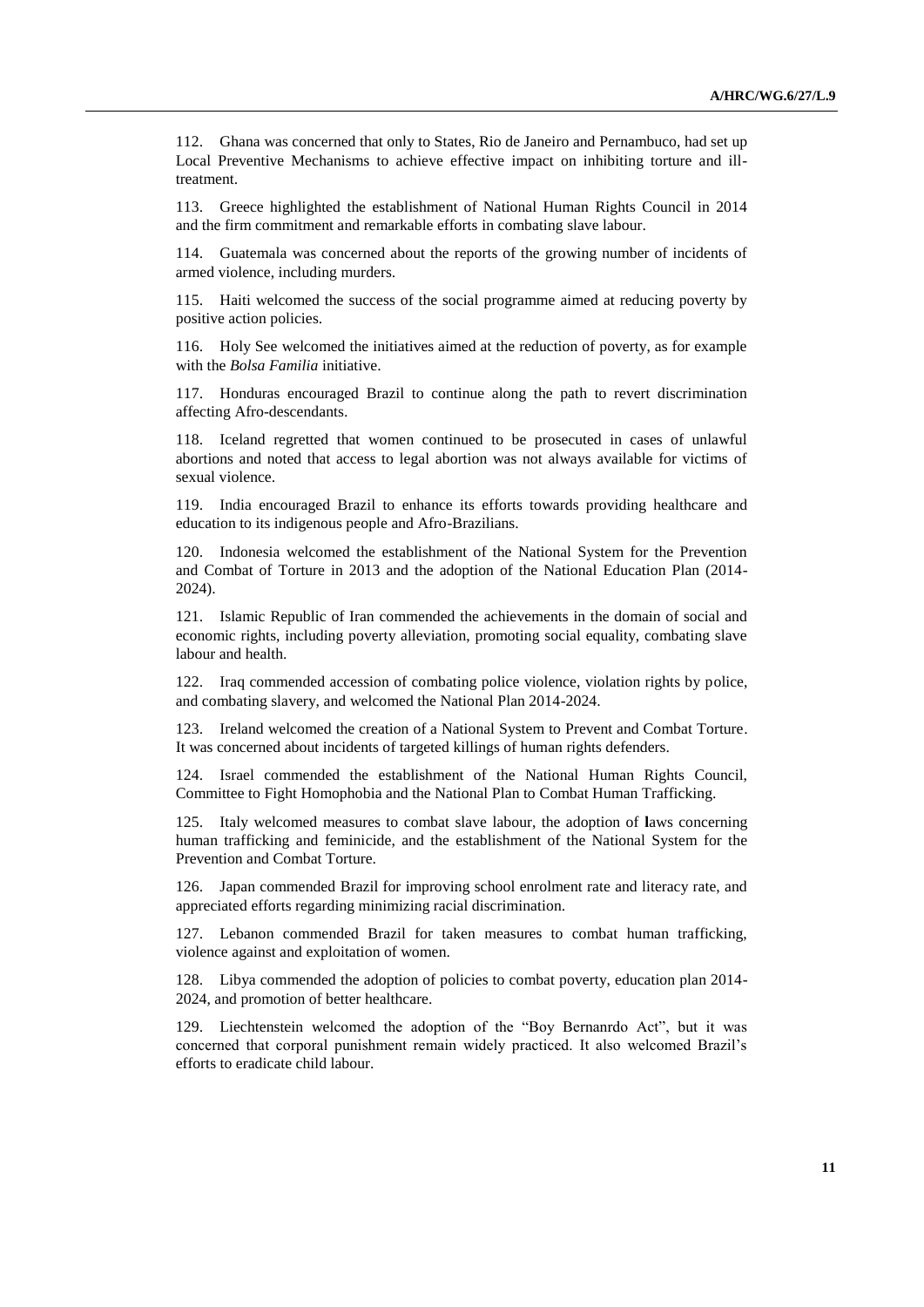130. Madagascar welcomed the adoption of the national primary care policy, of the national education plan 2014-2024 and the successful application of positive discrimination.

131. Malaysia commended Brazil for its determination to pursue development, social justice and the strengthening of civil and political rights of its citizens. Malaysia encouraged Brazil to continue to combat poverty.

132. Maldives commended Brazil's efforts to eradicate child labour and its progress in the health sector. It applauded its "National Policy of Primary Attention".

133. Mexico acknowledged Brazil's progresses in social assistance, poverty reduction and fight against gender-based violence and welcomed the new migration law.

134. Mongolia welcomed Brazil's initiatives to protect human rights defenders and underlined its progress on improving conditions of vulnerable groups.

135. Brazil thanked the delegations for their constructive participation and for the encouraging comments, to the Troika, to the Secretariat, as well as to the civil society organizations, human rights defenders, academics and to the people in Brazil.

### **II. Conclusions and/or recommendations**\*\*

136. **The following recommendations will be examined by Brazil which will provide responses in due time, but no later than the thirty-sixth session of the Human Rights Council in September 2017:**

136.1. **Ratify the Optional Protocol to the International Covenant on Economic, Social and Cultural Rights (Albania); (Angola); (Argentina); (Montenegro); (Portugal);**

136.2. **Sign and ratify the Protocol to ICESCR (El Salvador); (Ukraine);**

136.3. **Speed up its accession to the Optional Protocol to the International Covenant on Economic, Social and Cultural Rights (Gabon);**

136.4. **Ratify the Optional Protocol to the International Covenant on Economic, Social and Cultural Rights and accept the competence of the Committee as regards to the inquiry procedure and inter-State communications (Finland);**

136.5. **Ratify the Optional Protocol to the Convention on the Rights of the Child on a communication procedure (Albania); (El Salvador); (Georgia); (Montenegro); (Liechtenstein);**

136.6. **Ratify Optional Protocol to CRC on a Communications Procedure (Ukraine);**

136.7. **Ratify, before the next UPR cycle, the Optional Protocol to the CRC on communications procedure (Czechia);**

136.8. **Consider ratifying the Optional Protocol to the International Convention on the Rights of the Child on Communications Procedure (Croatia); (Mongolia);**

136.9. **Sign and accede to the ICRMW (Sierra Leone);**

<sup>\*\*</sup> The conclusions and recommendations have not been edited.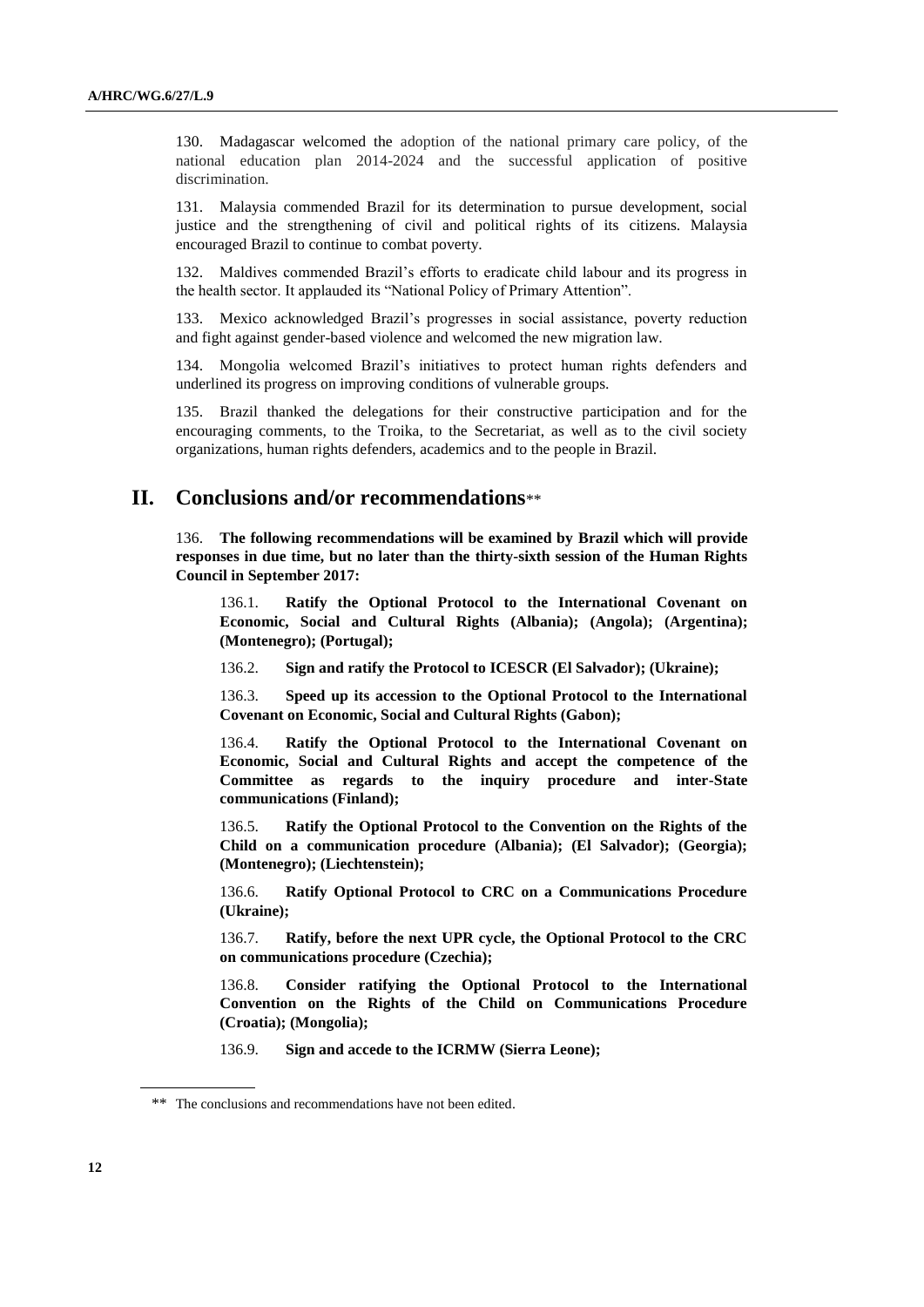136.10 **Consider ratifying the International Convention on the Protection of the Rights of All Migrant Workers and Members of their families (Chile); (Indonesia); (Sri Lanka);**

136.11. **Step up the procedure for the ratification of the International Convention on the Protection of the Rights of All Migrant Workers and their Families (Togo);**

136.12. **Promptly ratify the International Convention on the Protection of the Rights of All Migrant Workers and Members of Their Families (ICRMW) (Guatemala);**

136.13. **Sign and ratify the International Convention on the Protection of the Rights of All Migrant Workers and Members of their Families (El Salvador);**

136.14. **Accelerate efforts towards ratification of International Convention on the Protection of the Rights of Migrant Workers and Members of their Families and the ILO Convention 189 (Philippines);**

136.15. **Ratify and adapt to its national legislation the Arms Trade Treaty (ATT) (Guatemala);**

136.16. **Consider ratifying ILO Convention n° 189 on domestic workers (Nicaragua);**

136.17. **Ratify International Labour Organisation Convention 87 and finalize the domestic procedures to accede to the International Convention on the Protection of the Rights of All Migrant Workers and Members of their Families (Ecuador);**

136.18. **Ratify the Kampala amendments to the Rome Statute with a view to contributing to the activation of the jurisdiction of the ICC over the crime of aggression in 2017 (Liechtenstein);**

136.19. **Ratify the Convention on the Non-Applicability of Statutory Limitations to War Crimes and Crimes against Humanity (Armenia);**

136.20. **Select national candidates for the United Nations Treaty Body elections through an open, merit-based process (United Kingdom of Great Britain and Norther Ireland);**

136.21. **Reinforce the fruitful cooperation with the treaty body organs of the United Nations (Cote d'Ivoire);**

136.22. **Further strengthen its active engagement with international community to promote human rights in all areas (Myanmar);**

136.23. **Continue efforts to strengthen the national human rights institutions (Nepal);**

136.24. **Continue working to ensure that the National Human Rights Institution gain "A" status in compliance with the Paris Principles (Portugal);**

136.25. **Bring its National Human Rights Council in line with the Paris Principles (Sierra Leone);**

136.26. **Provide the National Human Rights Council with the necessary resources to enhance its independence to effectively carry out its functions (Uganda);**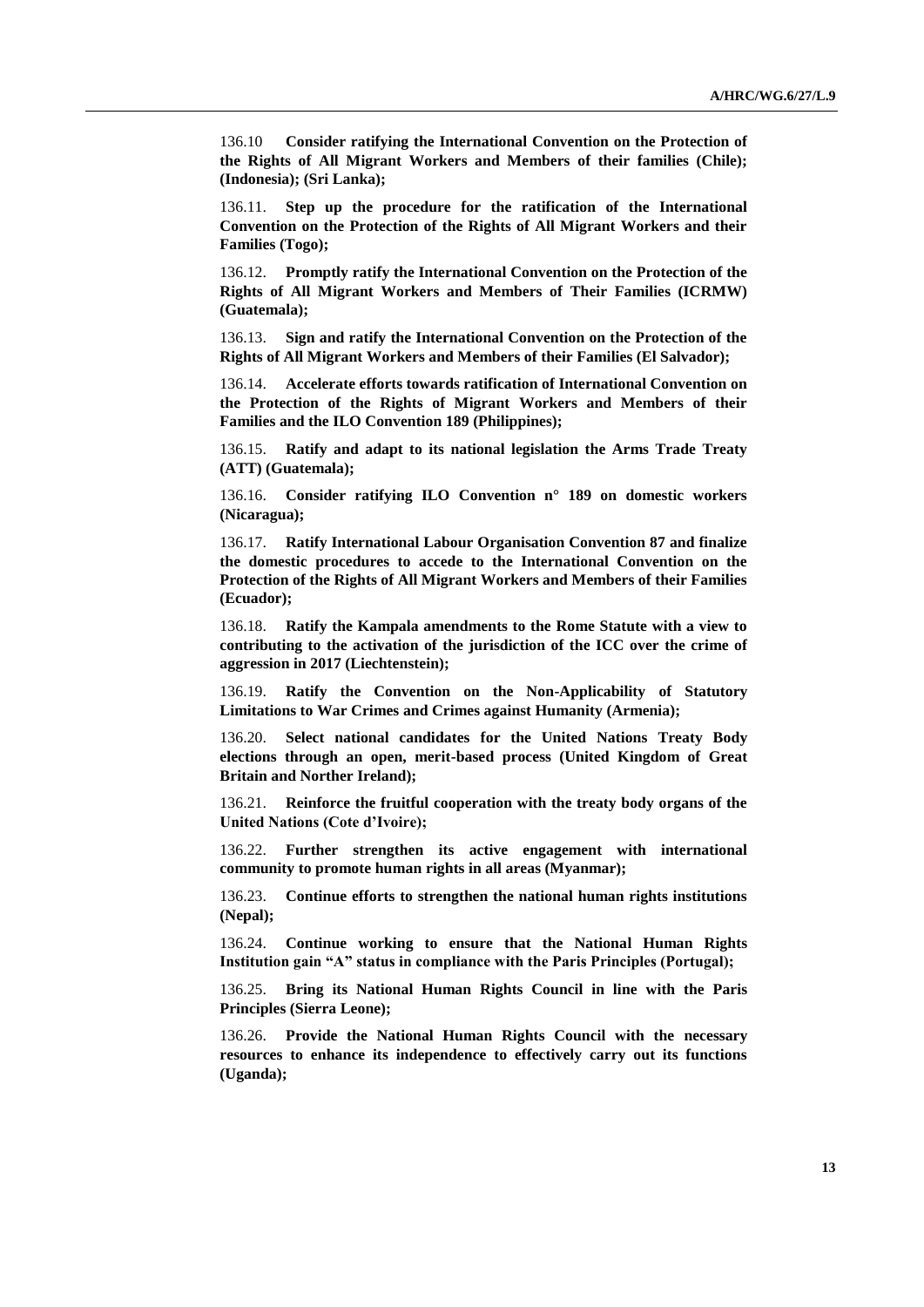136.27. **Provide the National Human Rights Council with the necessary budgetary, administrative and political independence to fully implement its functions (Greece);**

136.28. **Provide the National Human Rights Council with the budgetary, administrative and political independence, which is necessary to exercise its new mandate (Guatemala);**

136.29. **Fully align its national legislation with all obligations under the Rome Statute of the International Criminal Court (Estonia);**

136.30. **Continue with the commendable efforts to strengthen the legal and institutional framework for the promotion and protection of human rights and to reduce poverty and promoting social equality (Bhutan);**

136.31. **Bring its national human rights institutions, especially the National Human Rights Council, fully in line with the Paris Principles (Poland);**

136.32. **Introduce mandatory human rights training for police agencies, and implement an evidence based policing programme, to reduce deaths from police action by 10 percent over the universal periodic review cycle (United Kingdom of Great Britain and Norther Ireland);**

136.33. **Implement human rights training programmes for the security forces, emphasizing the use of force according to the criteria of necessity and proportionality (Italy);**

136.34. **Continue improving human rights education and training for enforcement agencies, public officials, and prison guards (Malaysia);**

136.35. **Continue efforts to enhance public awareness on issues of ethnic and racial equality and combat violence against indigenous peoples (Uzbekistan);**

136.36. **Carry out specific legislative reform to strengthen measures against discrimination based on gender and ethnicity (Uganda);**

136.37. **Take measures to eliminate cases of discrimination against certain groups of the society (Iraq);**

136.38. **Support initiatives and strategies to combat discrimination and promote the inclusion of vulnerable persons (Madagascar);**

136.39. **Take necessary measures to address homo-and transphobic crime, including by establishing a system for recording such crimes (Sweden);**

136.40. **Take urgent measures to adopt legislation sanctioning discrimination and incitement to violence on the grounds of sexual orientation, and investigate and sanction cases of violence against LGBTIQ persons (Argentina);**

136.41. **Continue advancing the promotion of the laws and initiatives that ban discrimination and incitement to violence on the grounds of sexual orientation and gender identity, in particularly, in the case of young persons and adolescents (Chile);**

136.42. **Re-double the efforts of capacity-building for all the security forces aiming at avoiding practices of the racial bias or directed, among others, against vulnerable minorities such as the LGBTI (Colombia);**

136.43. **Continue taking measures to develop legislation and policies at federal, state and municipal level to punish and prevent hate crimes and discrimination against the LGBTI population (Finland);**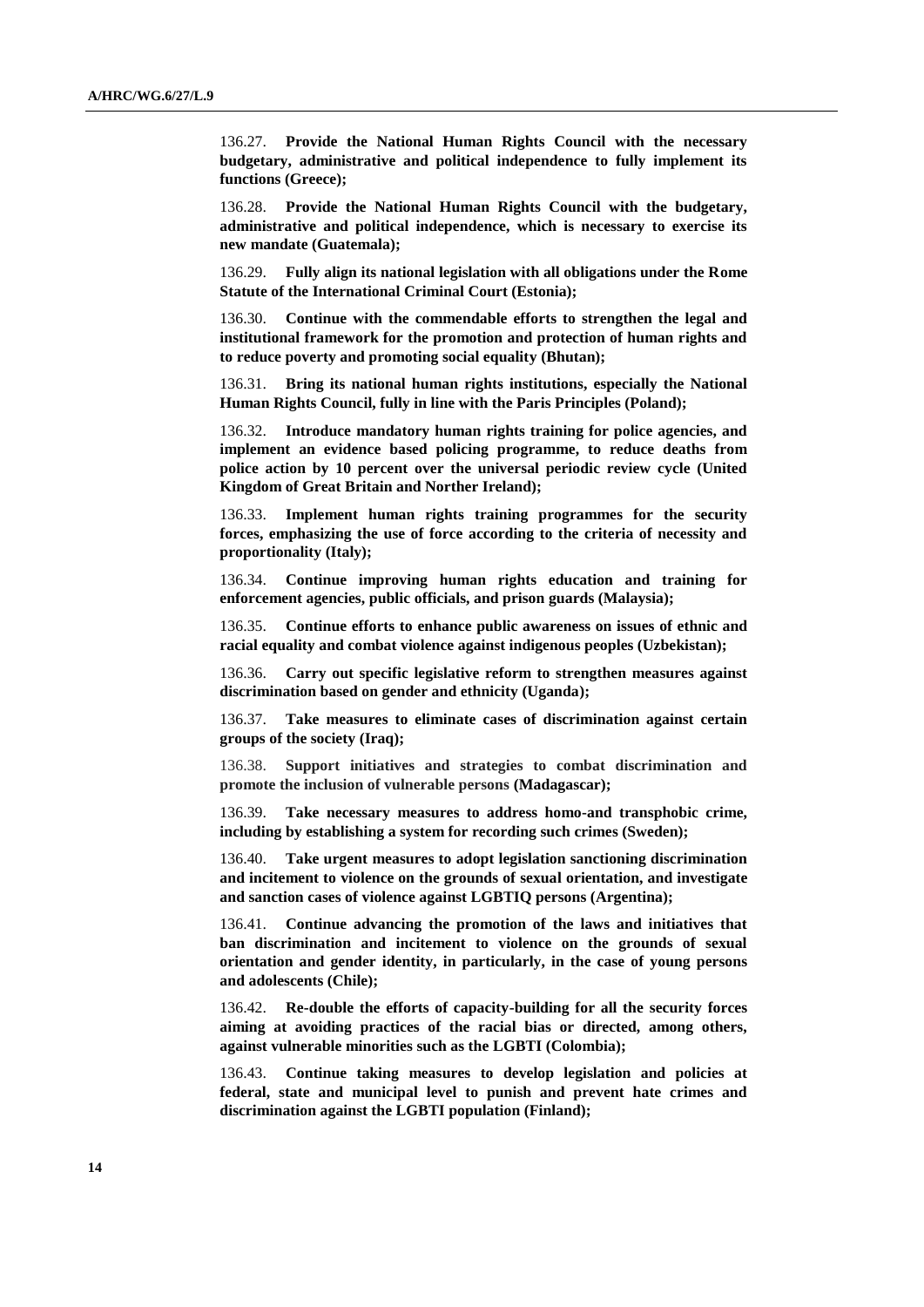136.44. **Approve a specific legislation, in line with its international human rights obligations, that prohibits discrimination and incitement to violence based on sexual orientation and gender identity (Honduras);**

136.45. **Following measures taken at the national level, to ensure that municipalities in Brazil develop specific policies to guarantee rights of LGBTI people (Israel);**

136.46. **Strengthen measures to prevent and punish racism, discrimination and violence against indigenous peoples, people of African descent and violence against women and girls (Rwanda);**

136.47. **Strengthen policies related to the fight discrimination against indigenous and afro-Brazilian children and of others in vulnerable situations from an integral and intersectoral perspective (Chile);**

136.48. **Further promote ethnic-racial equality building on already important policy measures (Greece);**

136.49. **Continue taking active measures aimed at eradicating the discrimination of Afro-Brazilian women based on their gender and ethnicity (Namibia);**

136.50. **Consolidate the progress made towards reaching the Sustainable Development Goals (SDGs), and continue efforts towards inclusive socioeconomic development programmes with a focus on poverty eradication (Iran);**

136.51. **Develop a National Action Plan on Business and Human Rights in order to prevent development projects from violating the rights of traditional populations, indigenous peoples and workers and causing damage to the environment, and in order to ensure effective remedy with meaningful consultation to the affected communities (Netherlands);**

136.52. **Draft a comprehensive national plan of action on business companies and human rights, that would take into account the United Nations Guiding Principles in this regard (Paraguay);**

136.53. **Draw up an Action Plan for Business and Human Rights (Sierra Leone);**

136.54. **To further continue the efforts to punish those responsible for the breakdown of the retaining walls in Jacarei and Mariana; and to ensure that the victims of this event are guaranteed their right to access to justice, and their right to fair compensations, remediation and reparations for the damages caused. We recommend that Brazil shares these acquired experiences through its constructive and substantive participation in the Intergovernmental Working Group established through resolution 26/9 of the Human Rights Council (Ecuador);**

136.55. **Continue its efforts on the implementation of the National Policy on Climate Change on reducing deforestation in the Amazon region (Ethiopia);**

136.56. **Ensure that its Anti-Terrorist Legislation 2016 corresponds to international human rights standards (Egypt);**

136.57. **That anti-terrorism law combats only terrorist groups and does not consider human rights defenders (Iraq);**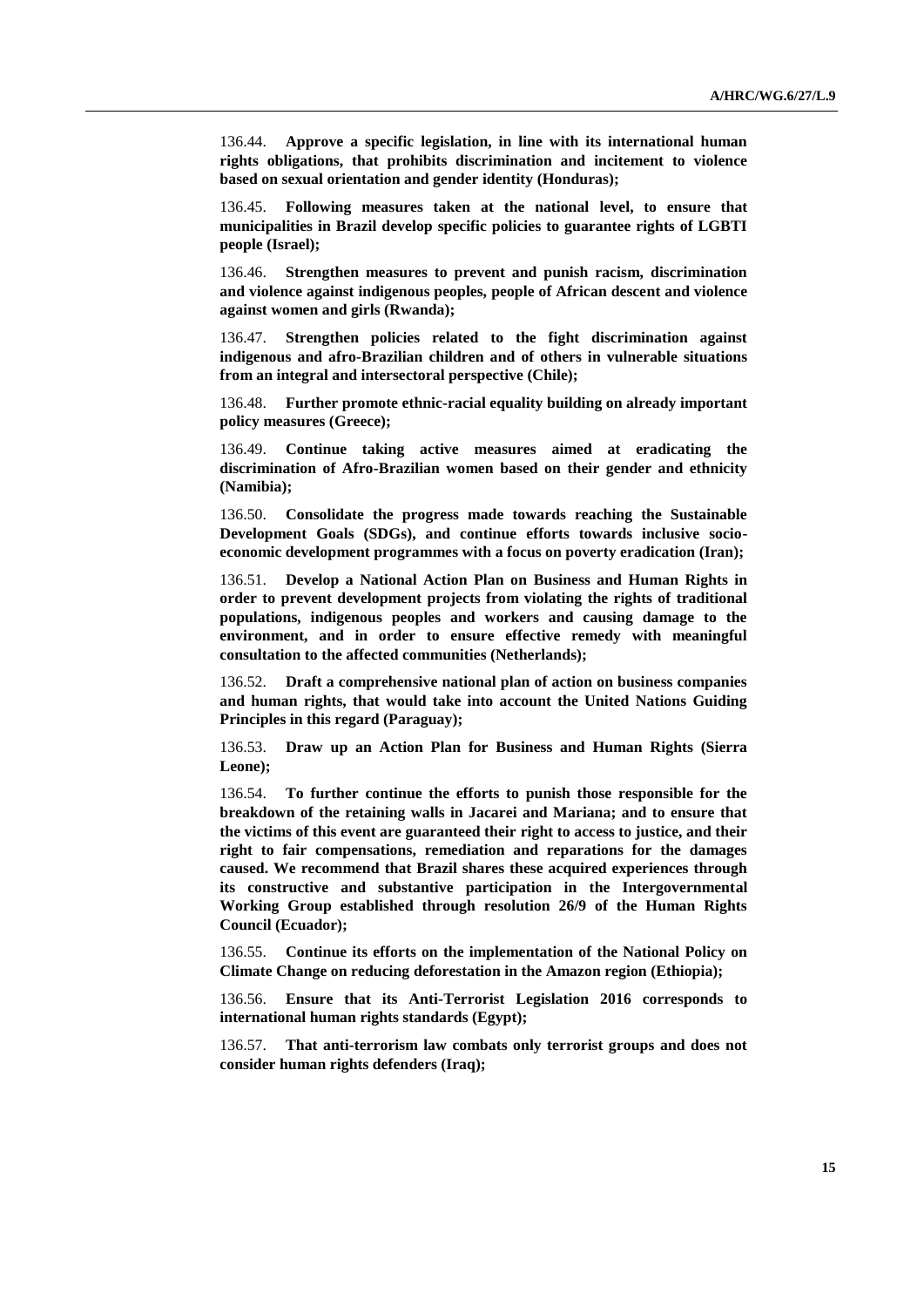136.58. **Adopt a code of conduct based on international human rights standards in order to define specific conditions for the use of force by law enforcement officials during protests and riots (Slovakia);**

136.59. **Strengthen measures to prevent abuses by some law enforcement officials including through providing appropriate human rights training (Rwanda);**

136.60. **Continue putting in place measures aimed at preventing violence and racial discrimination against Afro-Brazilians and protecting their cultural heritage sites and places of worship (Namibia);**

136.61. **Conduct thorough, impartial, and timely investigations into all allegations of unlawful killings, abuse, torture, and corruption involving security forces and prison personnel (United States of America);**

136.62. **Ensure investigations and recommend action against abuses by law enforcers as a way to curbing violations (Botswana);**

136.63. **Strengthen prevention and effectiveness of investigation of cases of police violence thorough improved supervision and human rights training of law enforcement personnel, namely the military police, and ensure accountability for any acts of police violence (Czechia);**

136.64. **Ensure that acts of violence committed by members of security forces are prosecuted in order to combat impunity (France);**

136.65. **Take further steps in order to prevent violence against people of African descent (Republic of Korea);**

136.66. **Take measures to improve the situation of underreporting of cases of violence and discrimination against LGBTI people, and to develop policies to punish and prevent those actions (Israel);**

136.67. **Ensure that all hate crimes against LGBTI persons are thoroughly investigated and prosecuted and seek to reduce hate by integrating human rights education into school curricula (Canada);**

136.68. **Undertake strategies to reduce gun violence particularly among poor black youth (Bahamas);**

136.69. **Take all necessary measures to reduce murder rates among Afro-Brazilian men, particularly through robust educational programmes adapted to their needs, following recommendations 119.138, 119.154, 119.157, 119.158, 119.159 and 119.160 from the second cycle (Haiti);**

136.70. **Refrain from resorting to violence and extrajudicial executions by the security forces, in particular the so-called "war on drugs" (Bolivarian Republic of Venezuela);**

136.71. **End extrajudicial killings and associated impunity, including by passing draft bill no. 4471/2012, by abolishing the classification "resistance to arrest followed by death" and by ensuring that all deaths following police interventions are impartially investigated (Germany);**

136.72. **Continue its efforts to combat torture and ill-treatment (Algeria);**

136.73. **Intensify efforts aimed at combating and preventing torture and other forms of ill-treatment (Georgia);**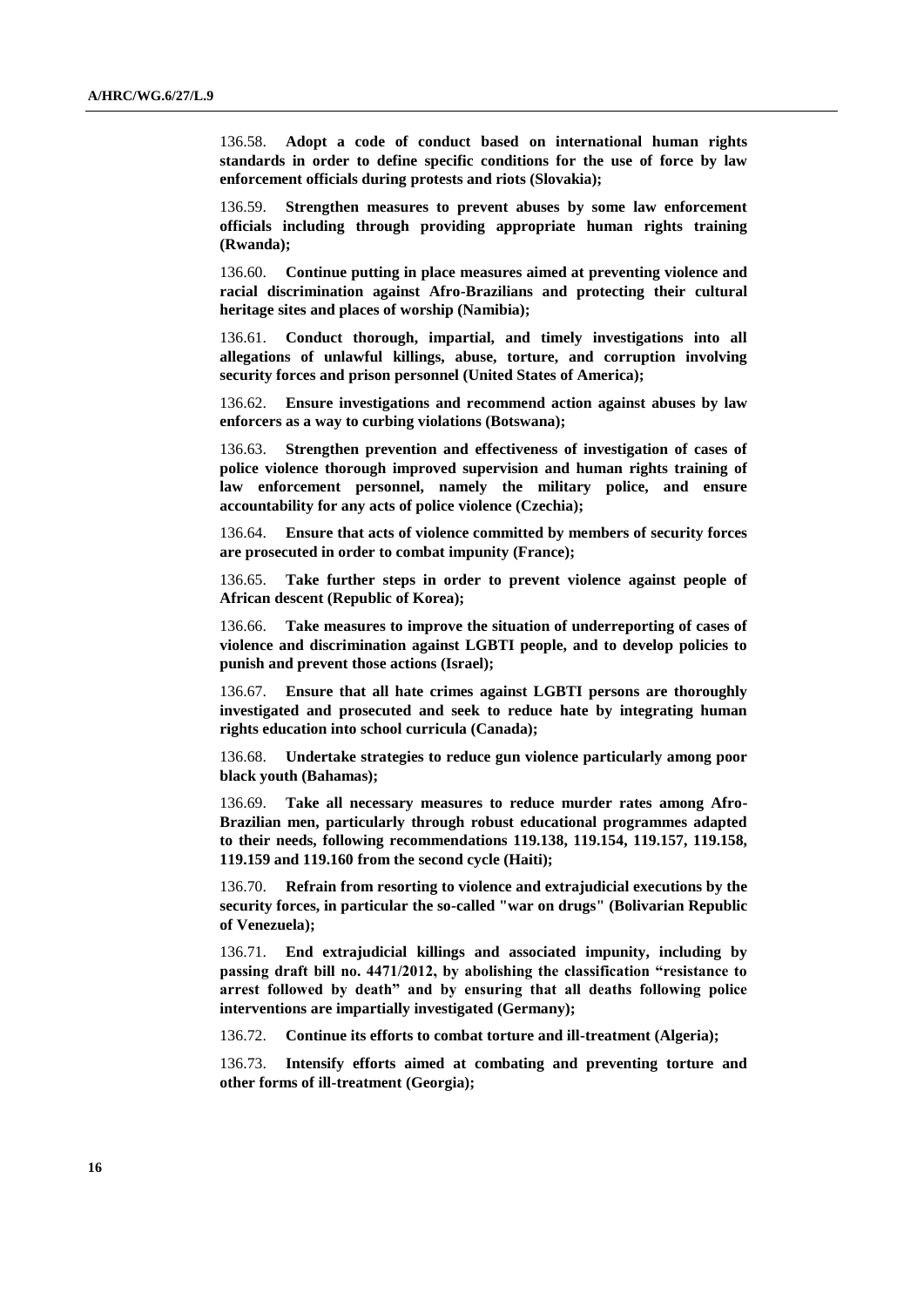136.74. **Establish a formal adhesion programme which includes the allocation of funds by the federal government to support the national policy on torture prevention (Ghana);**

136.75. **Continue taking measures aimed at improving the conditions in prisons and other detention facilities (Namibia);**

136.76. **Improve detention condition, including basic sanitation and access to water, food and medical care (Republic of Korea);**

136.77. **Address overcrowding, sanitation, violence, and medical and psychological care in prisons (South Africa);**

136.78. **Take measures to reduce over incarceration, notably by encouraging the use of alternative sentencing and by making sure that pre-trial hearings are widely used. (Spain);**

136.79. **Address the problem of severe overcrowded prisons to eliminate inhumane conditions and take all measures to prevent torture (Turkey);**

136.80. **Adopt without delay urgent measures to stop torture, violence, killings and serious overcrowding and degrading conditions in the prisons in Brazil (Bolivarian Republic of Venezuela);**

136.81. **Working jointly with the Federal states to improve detention conditions of the Brazilian prisons (Algeria);**

136.82. **Continue improving prison conditions and reducing overcrowding (Angola);**

136.83. **Ensure respect for and protection of the human rights for all detainees including by guaranteeing detention conditions in compliance with domestic as well as international law and standards and by protecting against cruel and inhuman treatment (Austria);**

136.84. **Improve as quickly as possible the different aspects of prisoners conditions (Cabo Verde);**

136.85. **Proceed with the enactment of legislation effectively implementing the OP-CAT at both state and federal level and adopt measures to adhere to the UN Nelson Mandela rules (Czechia);**

136.86. **Consolidate the Federal National System, including by supporting States to set up Local Preventive Mechanisms (Ghana);**

136.87. **Create local preventive mechanisms at each state level for effective implementation of the National Mechanism for the Prevention and Combat of Torture (Turkey);**

136.88. **Ensure that Local Preventive Mechanisms are created by encouraging states to do so as envisaged by the national law on torture and expands the application of custody hearings to the entire country as set by Resolution 213 of the National Council of Justice (Denmark);**

136.89. **Continue to make efforts to protect human rights of persons in detention facilities (Holy See);**

136.90. **Ensure conditions at detention centres comply with international and Brazilian law and that particular attention is given to conditions faced by vulnerable prisoners including pregnant women, children and LGBTI persons;**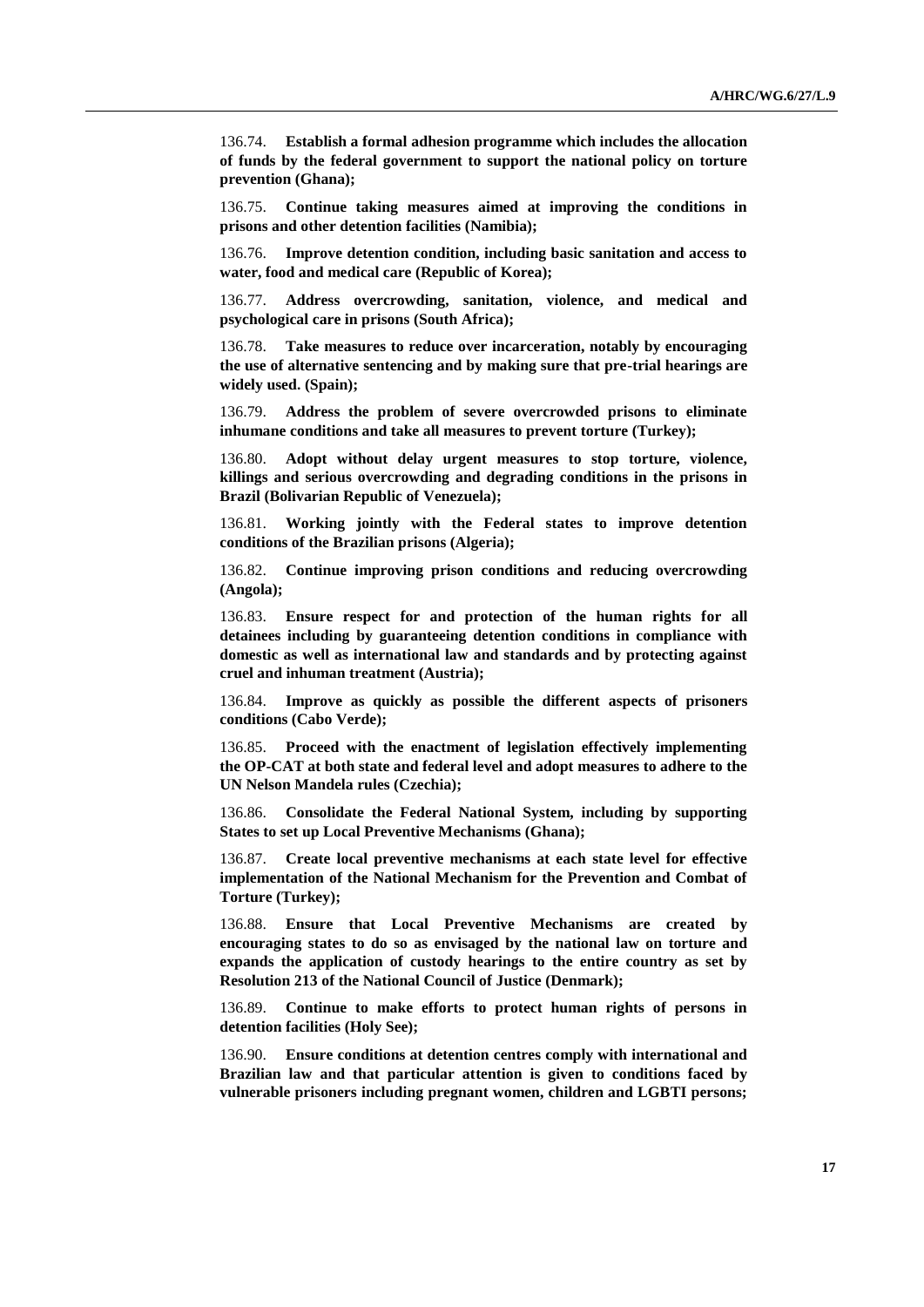**and to provide human rights training to officials in the legal and judicial system (Ireland);**

136.91. **Enhance efforts to reform the prison system and to ensure the protection of the human rights of all detainees (Italy);**

136.92. **Take measures to improve conditions related to treatment of inmates within prisons, through increasing the capacity as already initiated by the government and through measures for maintaining order within prisons (Japan);**

136.93. **Take necessary measures to increase the number of gynaecologist in the Brazilian prison system (Sweden);**

136.94. **Incorporate the Bangkok rules into public policies to protect female inmates and adopt bill 5654/2016 that prohibits the use of handcuffs before, during and after childbirth on women deprived of liberty (Denmark);**

136.95. **Improve prison conditions, particularly addressing over-crowding and violence, including in prisons for women (Australia);**

136.96. **Improve facilities dedicated to pregnancy and maternity in prisons, in line with the "Bangkok Rules" (Thailand);**

136.97. **Strengthen prison reforms efforts to protect female prisoners from sexual abuse and violence (Bahamas);**

136.98. **Step up efforts to abolish the practice of racial profiling and arbitrary arrest by the police and security forces (Indonesia);**

136.99. **Continue protecting the natural family and marriage, formed by a husband and a wife, as the fundamental unit of society, as well as the unborn (Holy See);**

136.100. **Carry out efforts for the implementation of recommendations on the improvement of the judiciary and the judicial system that the Russian Federation made at the last UPR (Russian Federation);**

136.101. **Consider expanding application of Custody Hearings Programme and make it feasible before all State Courts (Serbia);**

136.102. **Establish a mechanism to allow for speedy and correct judicial decisions under strict observance of constitutional and international law regarding the territorial rights of indigenous peoples (Austria);**

136.103. **Continue its efforts on further improving judicial system with practical measures (Azerbaijan);**

136.104. **Accelerate the establishment and the effective implementation of a solid public defense system in all states in agreement with the recommendations 119.31, 119.10, 119.12 and 119.14 from the second cycle (Haiti);**

136.105. **Expand custody hearing programs to cover all pre-trail detainees by passing draft bill 554/2011. Provide specific training according to the Istanbul Protocol to judges and public prosecutors working in custody hearings (Germany);**

136.106. **Ensure that legislation relating to the prison situation and criminal justice is in accordance with international human rights standards (Mexico);**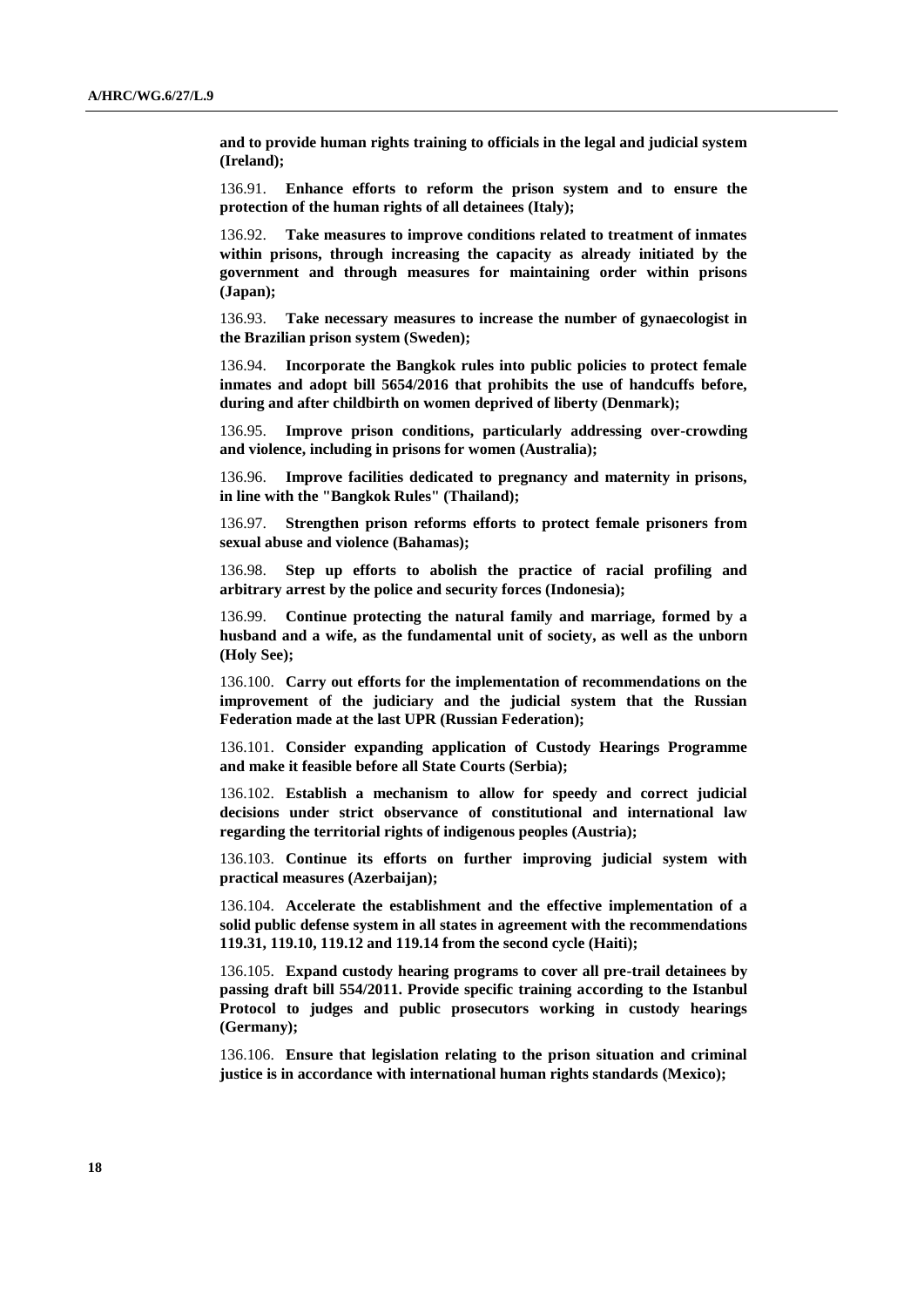136.107. **Improve judicial processes to minimize the length of pre-trial detention and speed up trials, and consider alternatives to detention to address prison overcrowding (United States of America);**

136.108. **Plan and take concrete measures in mid-term period with the objective of reducing pre-trial time for remand prisoners and reduce an overall number of prisoners awaiting trial rather than serving sentences (Slovenia);**

136.119. **Take further efforts in combatting violence against women such as enhancing the trust in the judicial system, measures to prevent violence, and promote services and networks for women in rural areas (Spain);**

136.110. **Restore democracy and the rule of law indispensable for the full enjoyment of human rights, harmed by the parliamentary coup d'état against President Dilma Rousseff (Bolivarian Republic of Venezuela);**

136.111. **Continue efforts to provide better protection to human rights defenders and strengthen civil society as an essential partner in boosting human rights system (Tunisia);**

136.112. **Ensure that the deaths of human rights defenders are promptly and thoroughly investigated, and that those found to be responsible are brought to justice (Belgium);**

136.113. **Provide the full implementation of the National Policy for the Protection of Human Rights Defenders (State of Palestine);**

136.114. **Take all necessary measures to ensure the physical integrity of journalists and human rights defenders, including an explicit and published decision on instituting a federal investigation and prosecution in all cases involving violence against human rights defenders (Netherlands);**

136.115. **Restore functionality of the National Program for the Protection of Human Rights Defenders (Norway);**

136.116. **Take more decisive steps towards implementing the National Program for the Protection of Human rights Defenders (Poland);**

136.117. **Review its respective Decree of 2016 related to protection of human rights defenders in order to ensure wider participation of civil society and enhanced protection of human rights defenders and their families (Slovakia);**

136.118. **Implement the National Plan for the Protection of Defenders (Australia);**

136.119. **Strengthen the national programme for the protection of human rights defenders, in particular its funding and human resources (Czechia);**

136.120. **Take all necessary measures to guarantee the safety of human rights defenders and journalists as they carry out their tasks (France);**

136.121. **Take further steps to protect human rights defenders, including those working in relation to the rights of indigenous, including through ensuring impartial, thorough and effective investigations into all attacks, harassment and intimidation against human rights defenders and prosecution of all alleged perpetrators of such offences; and further to fully implement the national programme to protect human rights defenders through the adoption of a specific legal framework, allow allocation of a budget and the setting up of multi-disciplinary teams to implement it (Ireland);**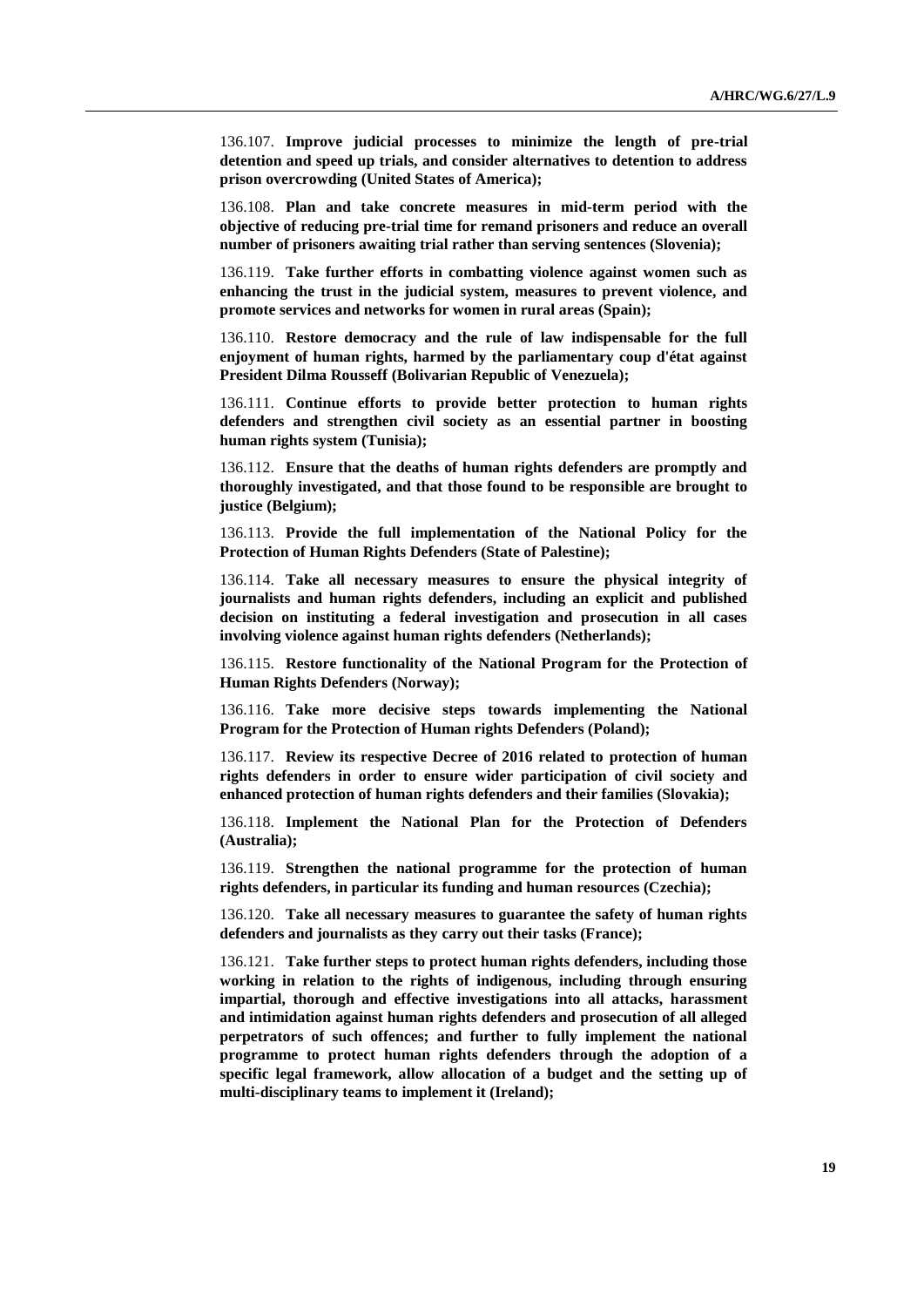136.122. **Further intensify the implementation of the National Policy for the Protection of Human Rights Defenders, and the Program to Protect Human Rights Defenders (Mongolia);**

136.123. **Strengthen civil society to participate in humanitarian assistance and in major sport events (Sudan);**

136.124. **Continue its efforts to combat contemporary forms of slavery, including trafficking and exploitation of persons, and provide support and protection to victims with paying particular attention to more vulnerable groups (Nicaragua);**

136.125. **Adopt regulations to operationalize constitutional amendments related to slave labour (Uganda);**

136.126. **Pursue efforts aimed at the prohibition of all forms of slavery by strengthening the resources of the National Commission for the Elimination of Slavery (Senegal);**

136.127. **Develop a national strategy to tackle modern slavery, including ratification of the 2014 ILO protocol to the Forced Labour Convention, and increased efforts to protect rural workers and women at risks of trafficking (United Kingdom of Great Britain and Norther Ireland);**

136.128. **Effectively implement the anti-trafficking law and provide resources and training for government officials (United States of America);**

136.129. **Preserve its positive record on combating trafficking and modern slavery by fully implementing activities envisaged in its II National Plan to Fight Human Trafficking (Azerbaijan);**

136.130. **Continue policies to combat trafficking, and promoting assistance to victims (Lebanon);**

136.131. **Continue fighting against slave labour, in particular in the textile sector (Peru);**

136.132. **Further continue the combating of Slave and child Labour in the country (Ethiopia);**

136.133. **Redouble efforts to further reduce the income gap between the Afro-Brazilians, especially Afro-Brazilian women, and the general population (Pakistan);**

136.134. **Continue to promote sustainable economic and social development and improve people's living standards (China);**

136.135. **Continue to strengthen and improve the Bolsa Familia Program in the context of the fight against hunger and poverty (Pakistan);**

136.136. **Strengthen the public policies to reduce housing shortage and create conditions for access to affordable housing for middle and low income households (Angola);**

136.137. **Continue efforts to ensure adequate housing for all (Bangladesh);**

136.138. **Take further steps in enhancing the promotion and protection of the rights of the child, with a view to fully eradicate child homelessness (Croatia);**

136.139. **Continue to implement and strengthen public policies and programmes for inclusion, reduction of poverty and inequality, nondiscrimination and promotion of equality and inclusion (Nicaragua);**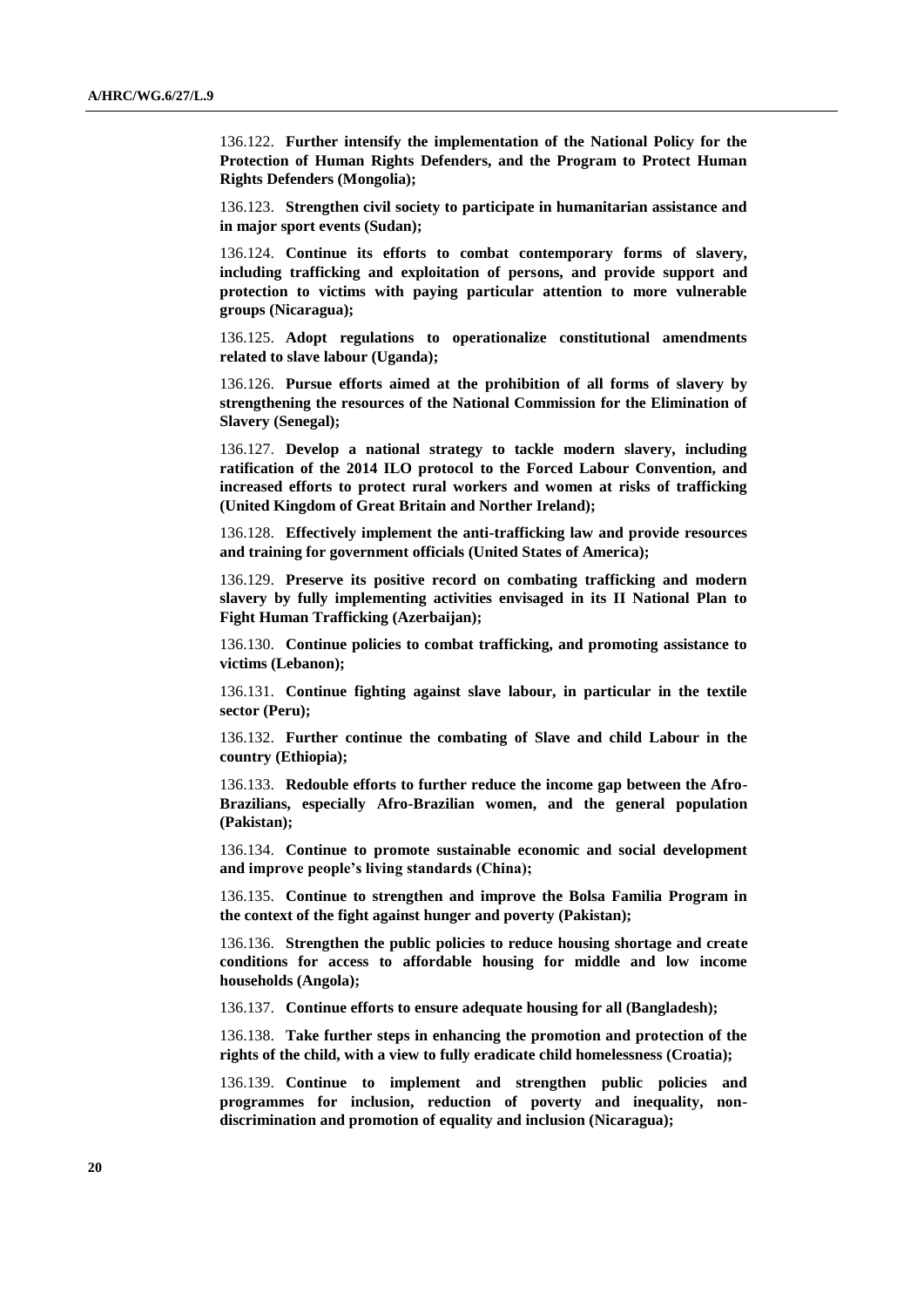136.140. **Continue measures to combat poverty and social inequality by implementing rural development plans covering vulnerable groups in particular the rural women (Sri Lanka);**

136.141. **Implement further measures to address the problems related to poverty and social-economic inequality in respect of regions and vulnerable groups of the population, such as rural residents (Uzbekistan);**

136.142. **Stop plans to freeze social spending during the next twenty years, that are inconsistent with the international obligations of the country with more than 16 million of persons in extreme poverty (Bolivarian Republic of Venezuela);**

136.143. **Continue the substantive efforts in the area of Governance and poverty reduction (Cote d'Ivoire);**

136.144. **Continue efforts to combat poverty and to promote social equality (Lebanon);**

136.145. **Address challenges of water and sanitation in favelas by full implementation of the National Sanitation Plan (South Africa);**

136.146. **Take further efforts to improve access to water and sanitation, especially in the north and north-east of the country, through the effective implementation of the principle of equality and to gradually reducing inequalities through the implementation of the National Sanitation Plan (Spain);**

136.147. **Strengthen endeavours to ensure access to safe drinking water and sanitation through installing water and sanitation networks (Turkey);**

136.148. **Further strengthen social security system and effectively protect the rights of vulnerable groups (China);**

136.149. **Continue efforts to reduce unemployment rates, including strengthening vocational training programmes (Libya);**

136.150. **Strengthen policies on the elimination of inequalities in the access to employment on the grounds of gender or racial origin (Colombia);**

136.151. **Step up efforts to promote, in law and in practice, the inclusion of Afro-descendants in the educational system and on the labor market by taking policy measures (Honduras);**

136.152. **Continue efforts to develop and implement inclusive health and education policies to benefit all segments of society (Nepal);**

136.153. **Continue strengthening efforts for providing quality and accessible health facilities and services to improve the disparity in life expectancy among the populations (Sri Lanka);**

136.154. **Continue reinforcing the policy on effective and qualitative access to health services for populations, especially afro descendent women who still remains the group with the highest mortality (Colombia);**

136.155. **Pursue the human and financial investments in the health and hospital services with the aim at reinforcing the health system (Morocco);**

136.156. **Widen health care to vulnerable groups, in particular women of minority (Republic of Korea);**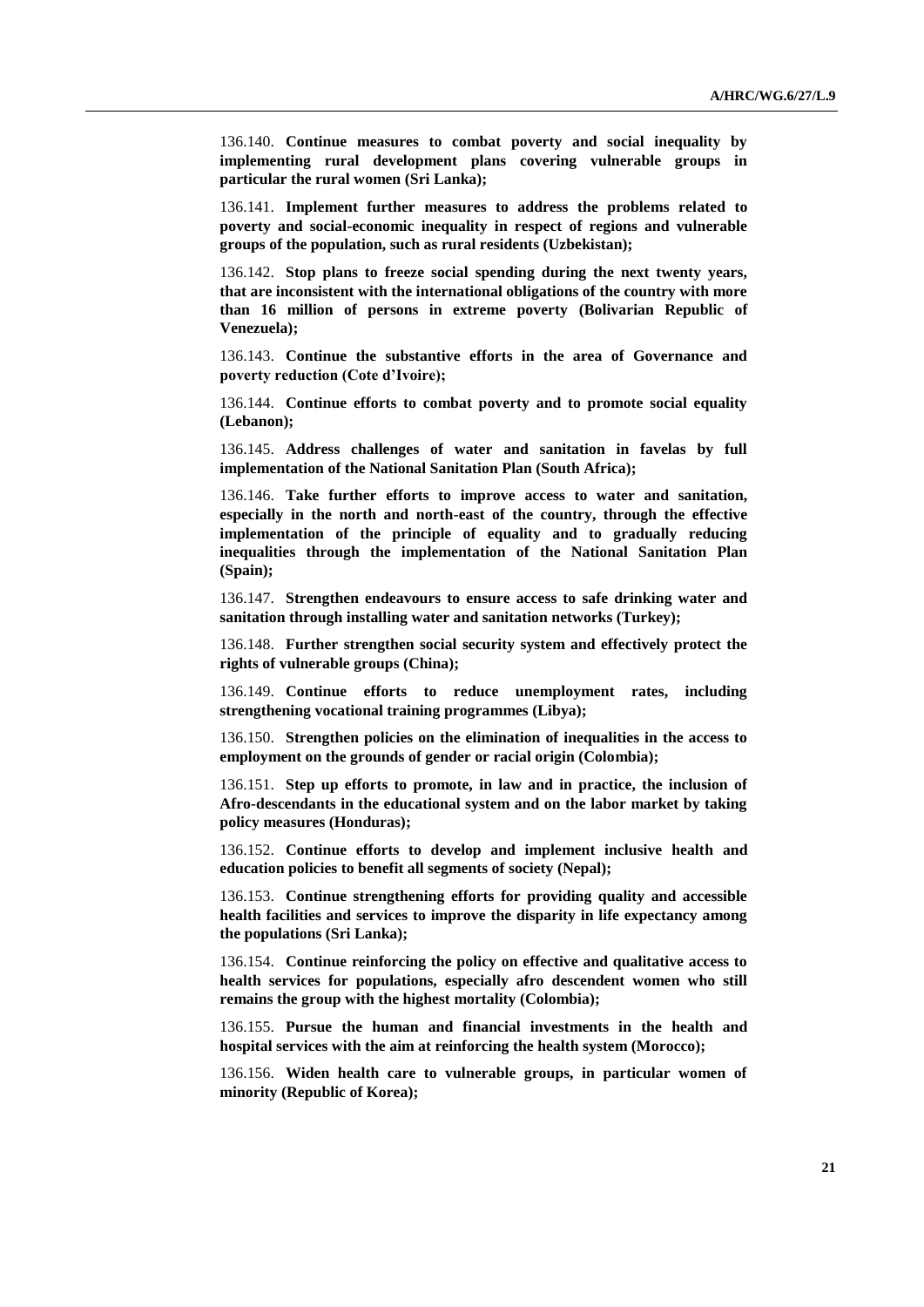136.157. **Ensure continue effectiveness of strategies to combat HIV-aids particularly among youth and another specifically affected groups (Bahamas);**

136.158. **Ensure access to reproductive health care, including high quality prenatal care, and information on sexual and reproductive health, contraception and emergency contraception, and safe abortion to all women without discrimination (Switzerland);**

136.159. **Ensure universal access to comprehensive sexual and reproductive health services, without discrimination in accordance with the commitments made, among others, in the Montevideo Consensus (Uruguay);**

136.160. **Continue the commitments made in terms of access to the voluntary termination of pregnancy in order to ensure full respect for sexual and reproductive rights (France);**

136.161. **Continue expanding access to voluntary termination of pregnancy in order to ensure the full recognition of sexual and reproductive rights (Iceland);**

136.162. **Reduce maternal, child and infant morbidity and mortality by promoting effective assistance measures during pregnancy and at the moment of birth (Iceland);**

136.163. **Improve health care to further reduce child mortality (Islamic Republic of Iran);**

136.164. **Develop further the National Policy of Primary Attention and the National Education Plan 2014-2024 (Israel);**

136.165. **Continue to take measures for improving quality of education, and reducing inequality of education caused by income level and social status (Japan);**

136.166. **Ensure adequate funding in implementing the National Education Plan, and undertake progress report on its implementation to improve transparency and accountability (Malaysia);**

136.167. **Pursue effort aiming at ensuring an inclusive education within the framework of the National Plan on Education 2014-2014 in particular in rural areas (Morocco);**

136.168. **Pursue implementing high quality intercultural education (Peru);**

136.169. **Promote educational opportunities to all children in accordance with the Incheon Declaration on Education 2030 (Republic of Korea);**

136.170. **Follow up on the implementation of the Incheon Declaration for inclusive and equitable quality education (Turkey);**

136.171. **Continue the implementation of education plan of 2014-2016 (Sudan);**

136.172. **Increase investment in education infrastructure and promote educational level in rural areas (China);**

136.173. **Improve the quality of public education, particularly for those who live below the poverty line, particularly Afro-Brazilians, with focus on psychological health and integrating psycho-social elements in order to achieve a better learning environment (Haiti);**

136.174. **Continue strengthening efforts to eliminate discrimination, including racial discrimination in education (Indonesia);**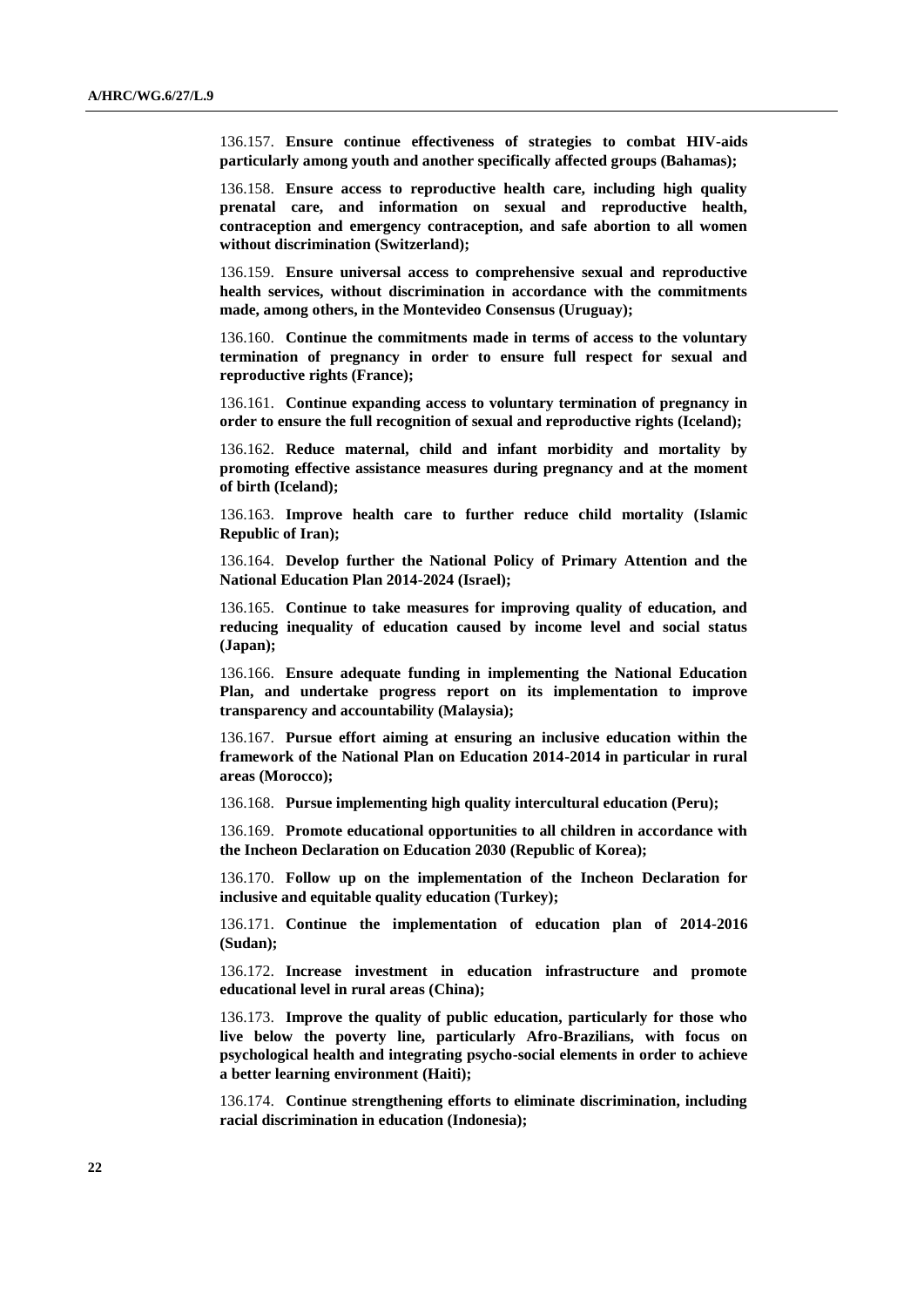136.175. **Set up plans promoting inclusive education of ethnic minorities which have high levels of school drop-out (Paraguay);**

136.176. **Continue to implement new policies and expand the coverage and scope of existing ones, to better promote gender equality, in particular for women in the countryside and low-income families (Singapore);**

136.177. **Adopt a law to protect vulnerable women, particularly low-income house wives (United Arab Emirates);**

136.178. **Continue efforts in the implementation of the "Women Living without Violence" programme launched in 2013 (Russian Federation);**

136.179. **Pursue efforts to combat violence against women and promote the rights of women (Sudan);**

136.180. **Continue efforts to combat violence, particularly against women (Tunisia);**

136.181. **Take measures to stop violence that has cost the lives of more than five thousand women, and caused more than 500 thousand rapes in the last year (Bolivarian Republic of Venezuela);**

136.182. **Strengthen efforts to reduce gender inequalities including to prevent death resulting from violence against women and to encourage increase reporting of cases of rape (Bahamas);**

136.183. **Extend the "Program Women living Without Violence", with a particular attention to women and girls living in the country side and to women and girls of Afro-Brazilian descent (Belgium);**

136.184. **Continue its efforts to combat violence against women and girls (Egypt);**

136.185. **Combat domestic violence and high maternal mortality rates suffered by women in compliance with the UN Convention on the Elimination of All Forms of Discrimination against Women (Estonia);**

136.186. **Strengthen measures to eliminate violence and discrimination against women and girls, particularly in rural and remote areas (Islamic Republic of Iran);**

136.187. **Take measures to combat violence against women and children (Iraq);**

136.188. **Continue to adopt and implement effective measures to fight violence against women (Italy);**

136.189. **Strengthen its capacity-building programmes for judges and legal personnel on women's rights and violence against women (Thailand);**

136.190. **Strengthen the capacity of police in cases of violence against women by expanding training and developing protocols to respond to cases effectively (Canada);**

136.191. **Further strengthen mechanisms fostering prosecution of all perpetrators of sexual and gender-based violence (Slovakia);**

136.192. **Take measures to reduce the number of cases of violence against women and bring the perpetrators to justice (Togo);**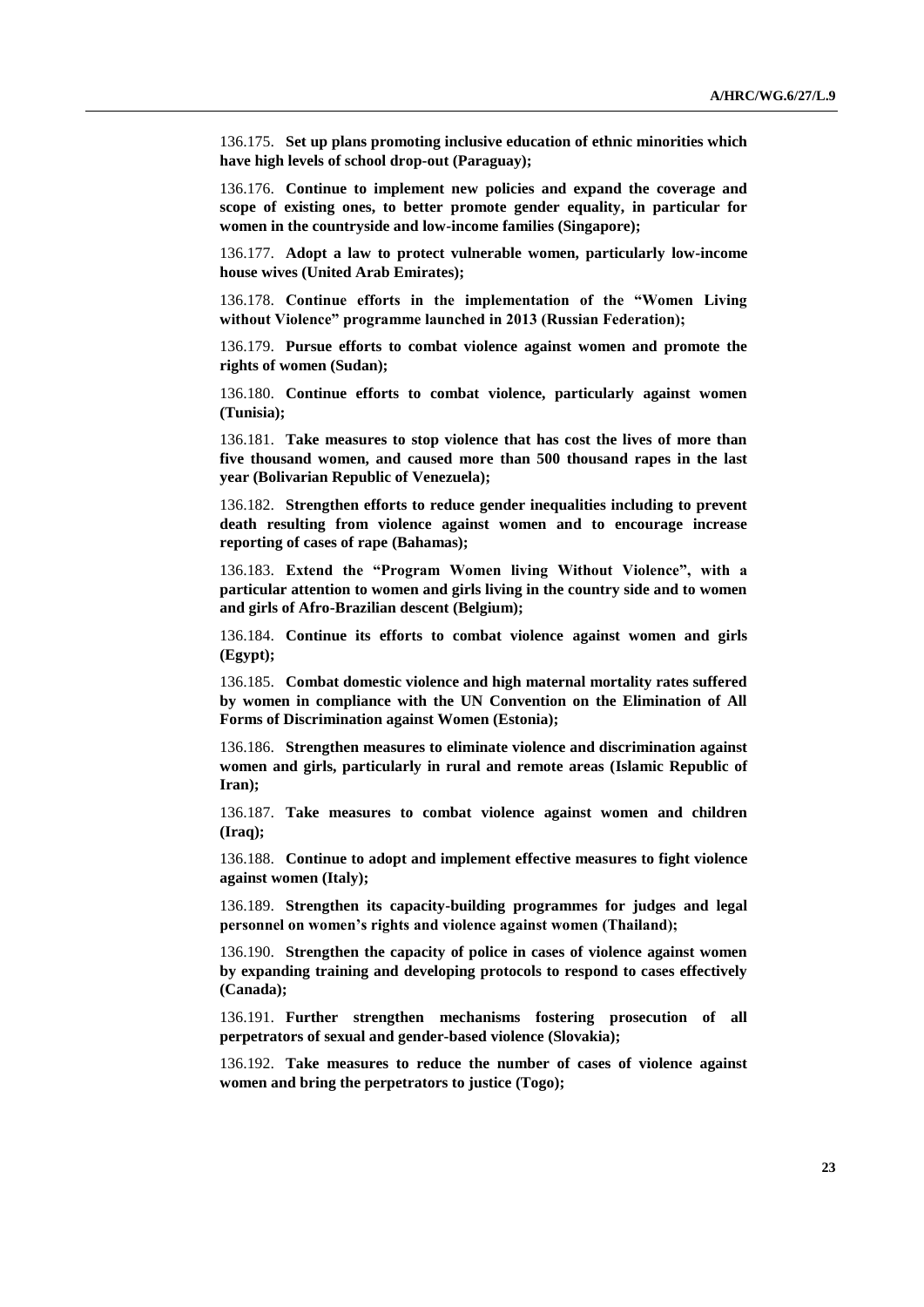136.193. **Follow-up on the infrastructure of safe houses for abused women and make sure the legal framework is widely implemented and reaches women's reality (Austria);**

136.194. **Increase its focus on policy implementation to combat family violence, and in particular violence against women and children (Australia);**

136.195. **Strengthen policies and programmes to address violence against women and combat children prostitution (Indonesia);**

136.196. **Ensure the effective implementation of measures to prevent, punish and eradicate of all forms of violence and discrimination against women and LGBTI persons (Mexico);**

136.197. **Further promote the participation of women in politics and government (Timor-Leste);**

136.198. **Put effective measures in place in order to increase the number of women at all levels of decision making process (Belgium);**

136.199. **Guarantee the rights of the child and create the best alternative for improving the current system of youth accountability, in compliance with the International Convention on the Rights of the Child (Estonia);**

136.200. **Adopt policies and programmes to strengthen the rights of children and adolescent in the field of education, training and health (United Arab Emirates);**

136.201. **Continue the efforts directed towards the promotion of the rights of the child (Armenia);**

136.202. **Prioritize family-type care settings and foster families over institutionalized placements and include foster care as an important instrument within the special protection measures for children (Serbia);**

136.203. **Further strengthen its efforts to enforce the "Boy Bernardo Act" and promote positive, non-violent and participatory forms of child-rearing and discipline (Liechtenstein);**

136.204. **Adopt comprehensive policies to combat sexual harassment, especially against children and adolescents, including those in street situations or living in placement institutions (Maldives);**

136.205. **Further strengthen programmes to address child labour, in particular through inspection, investigation, and preventative measures such as improving socioeconomic conditions for children and ensuring access to education (Liechtenstein);**

136.206. **Reject proposed Constitutional amendments and draft bills that seek to reduce the age of criminal responsibility (Uruguay);**

136.207. **Continue to eliminate discrimination against children in street situations and rural areas as well as children with disabilities and of other minority groups and take all necessary measures to prevent abuse of their vulnerabilities (Turkey);**

136.208. **Take all necessary measures to effectively eliminate the incidence of child, early and forced marriage (Sweden);**

136.209. **Continue its efforts to provide the necessary assistance for vulnerable groups particularly persons with disabilities (Myanmar);**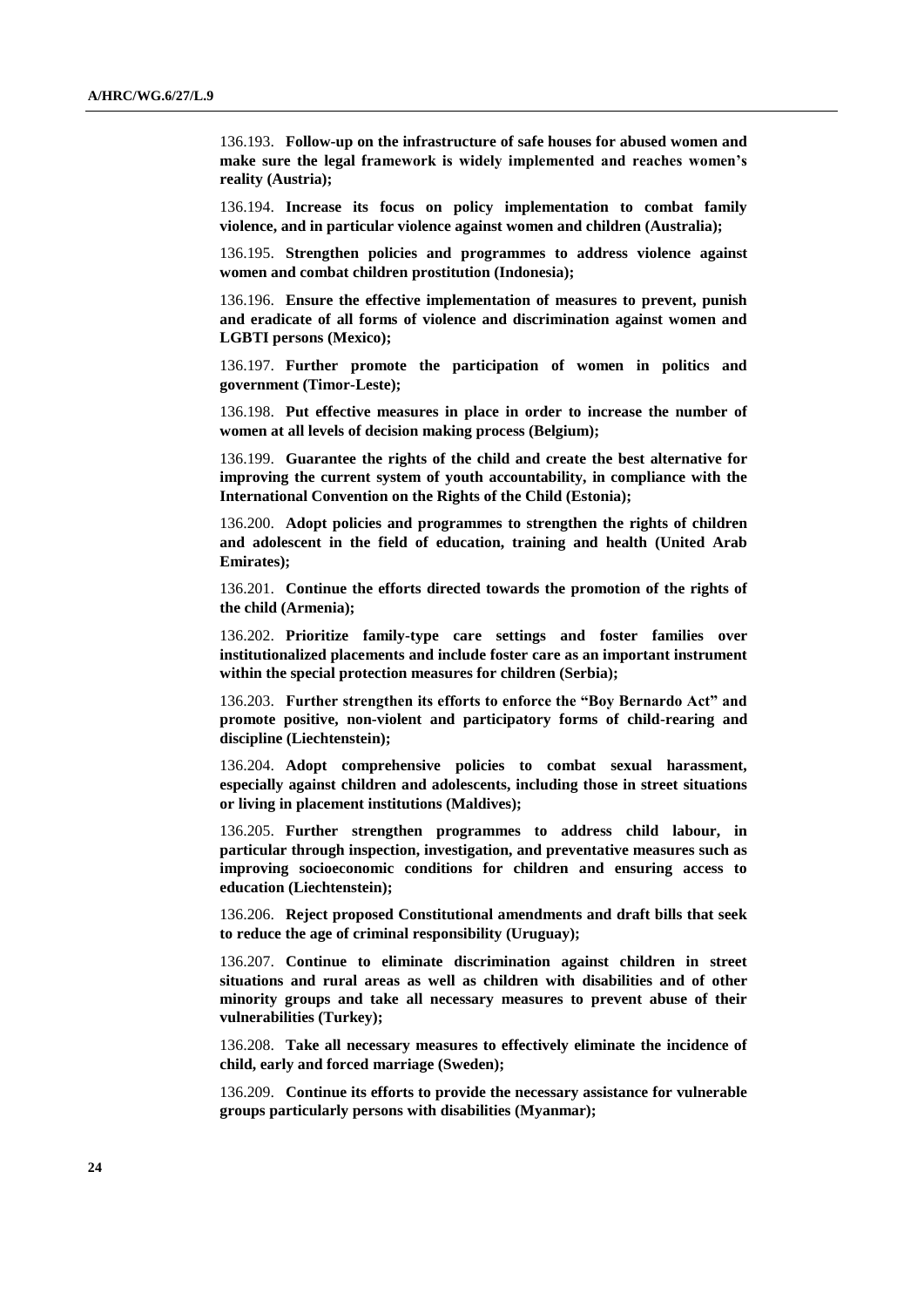136.210. **Pursue its commitment to ensure fully the respect of human rights of persons with disabilities, namely that these persons enjoy an adequate standard of life, including in rural areas (Portugal);**

136.211. **Continue its efforts to consolidate the rights of persons with disabilities (Egypt);**

136.212. **Combat discrimination of any kind against persons with disabilities, and take specific measures to improve the standard of living for such persons (Iran);**

136.213. **Continue to reinforce the implementation of public policies regarding persons with disabilities (Libya);**

136.214. **Continue its efforts on further strengthening the rights of women, children and the persons with disabilities (Mongolia);**

136.215. **Implement measures in support of enhanced participation of people with disabilities in the work force (Israel);**

136.216. **Continue its efforts to increase the level of employment of persons with disabilities in the open labour market and take specific measures for women with disabilities (State of Palestine);**

136.217. **Develop and implement policy to address child mortality, malnutrition, health, education and access to sanitation of indigenous people (South Africa);**

136.218. **Adopt effective measures to support Indigenous Peoples, including the insurance of food, health services, schools, access to sanitary services and by creating conditions for higher incomes (Russian Federation);**

136.219. **Continue to promote the rights of communities of African descent, in particular children rights (Senegal);**

136.220. **Continue to improve procedures to ensure the rights of Afrodescendants (El Salvador);**

136.221. **Ensure the equal access of Afro-Brazilians to poverty reduction policies and social security benefits as a means to the protection of their fundamental rights (Botswana);**

136.222. **Continue proactive measures to promote rights of indigenous peoples as well as of Afro-Brazilian population and ensure their wellbeing (Bangladesh);**

136.223. **Guarantee the constitutional rights of Indigenous peoples including by ensuring the National Indian Foundation has the necessary resources to carry out its work, particularly relating to the demarcation of Indigenous lands, and take measures to conclude investigations into all killings of Indigenous Peoples (Canada);**

136.224. **Ensure that indigenous peoples and other minorities are protected against all forms of discrimination (Philippines);**

136.225. **Establish mechanisms to eradicate stigma and discrimination against indigenous groups and ethnic minorities, including awareness raising among public officials, accountability and redress mechanisms (Mexico);**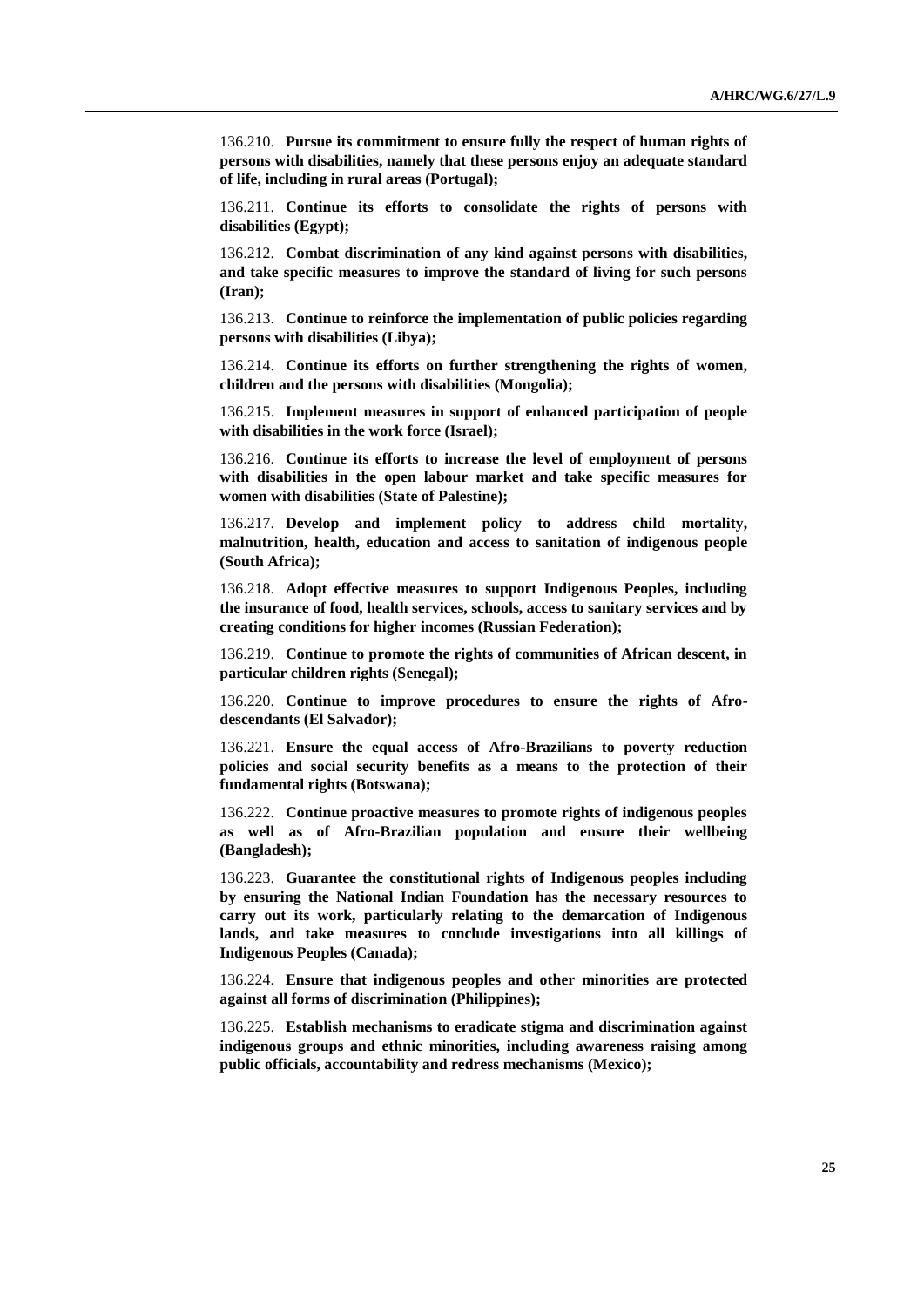136.226. **Ensure that the rights of indigenous people and the respect on environment and biodiversity are taken in due consideration in economic activities (Holy See);**

136.227. **Strengthen coordination between the Brazilian Institute of the Environment and Renewable Natural Resources and the Brazilian National Indian Foundation (Maldives);**

136.228. **Take measures to combat violence and discrimination against indigenous peoples (Togo);**

136.229. **Establish and implement a clear procedure for free, prior and informed consultation that would ensure full participation of indigenous peoples in the decision making process regarding any major project impacting on their way of life (Republic of Moldova);**

136.230. **Guarantee adequate consultation and full participation of indigenous peoples in all legislative and administrative measures affecting them, protect indigenous people including indigenous human rights defenders from threats and attacks and protect their land rights, in particular by strengthening protection programmers, completing pending land demarcation processes and providing adequate funding and capacity to FUNAI (Germany);**

136.231. **Continue its efforts to establish an effective consultation processes with indigenous communities with respect to any project that may affect the land or livelihoods of indigenous peoples (El Salvador);**

136.232. **Ensure an effective consultation process with indigenous peoples in all decision-making that might affect them (Estonia);**

136.233. **Ensure indigenous peoples adequate consultation as well as full participation in all legislative or administrative measures affecting them (Iceland);**

136.234. **Ensure that indigenous peoples are protected from threats, attacks and forced evictions (Norway);**

136.235. **Continue to invest in poverty alleviation policies and to ensure more effective and targeted implementation, so as to reduce social and economic inequality, in particular for rural populations and indigenous peoples (Singapore);**

136.236. **Adopt an effective plan of action for the demarcation of indigenous lands and provide the necessary financial resources to ensure an effective policy for the protection of the rights of indigenous peoples and to prevent landrelated conflicts (Switzerland);**

136.237. **Continue its process of demarcation of indigenous lands (Peru);**

136.238. **Take necessary measures to resolve and prevent conflicts related to land issues and to complete the land demarcation processes deriving from Article 231 of the 1988 Constitution (France);**

136.239. **Speed up through executive action the processes of demarcation and protection of the lands of indigenous peoples and protect their respective rights (Cabo Verde);**

136.240. **Advance with the agenda for the indigenous peoples' right to free, prior and informed consent (Norway);**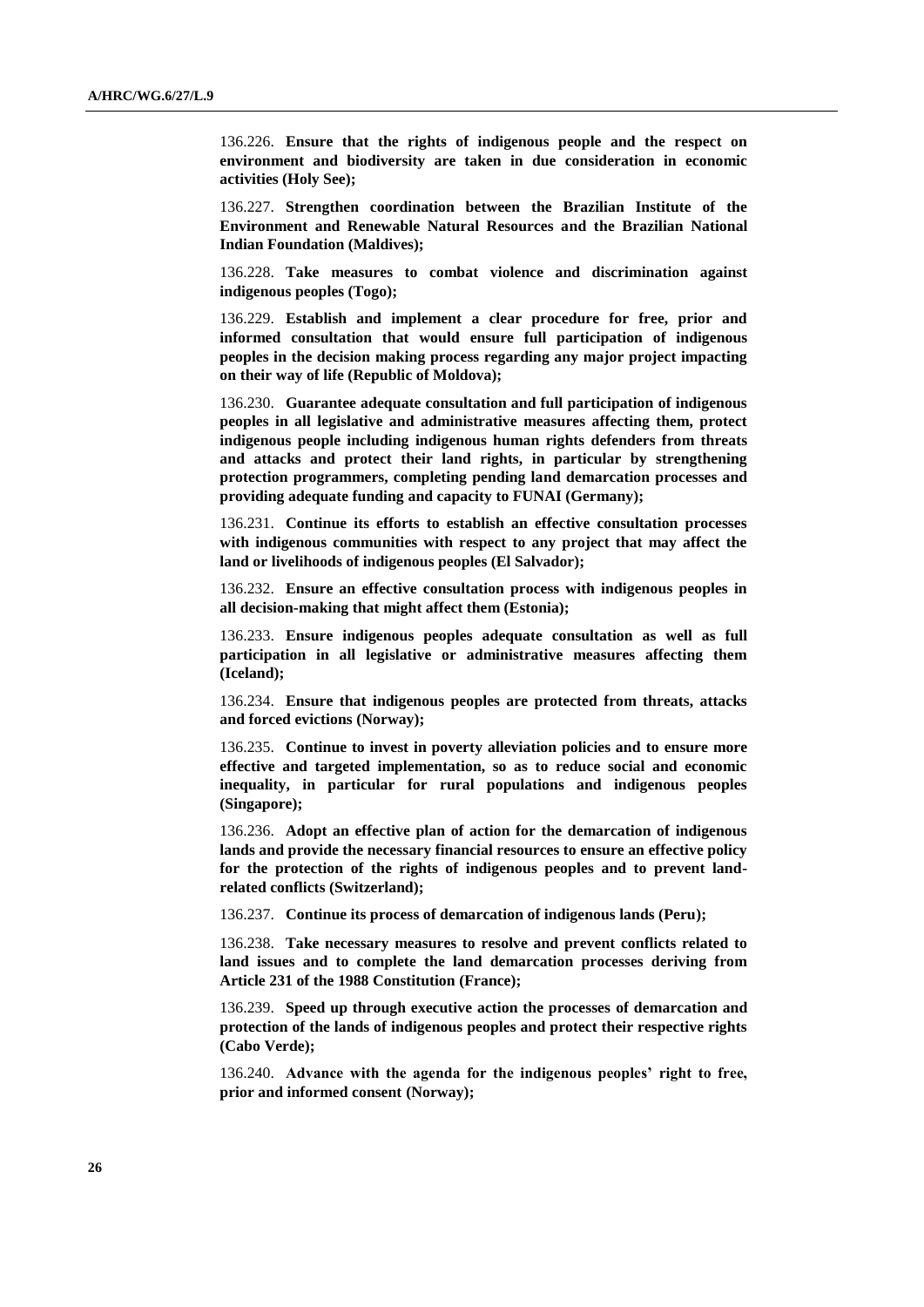136.241. **Strengthen human rights protection mechanisms for Indigenous Peoples, with special attention to ensure the human rights of indigenous girls and boys (Paraguay);**

136.242. **Develop and implement a comprehensive strategy on fighting discrimination and marginalization of indigenous peoples (Republic of Moldova);**

136.243. **Continue efforts aimed at fostering inclusive social dialogue with all ethnic groups in Brazilian society (Holy See);**

136.244. **Implement the recently approved new Migrants Law and its human rights perspective to the migration issue (Timor-Leste);**

136.245. **Implement the new Migrants Law fully (Greece);**

136.246. **Expand government-funded resettlement services to newly arrived refugees and ensure a right to an adequate standard of living through the establishment of a National Plan of Local Integration (Canada).**

137. **All conclusions and/or recommendations contained in the present report reflect the position of the submitting State(s) and/or the State under review. They should not be construed as endorsed by the Working Group as a whole.**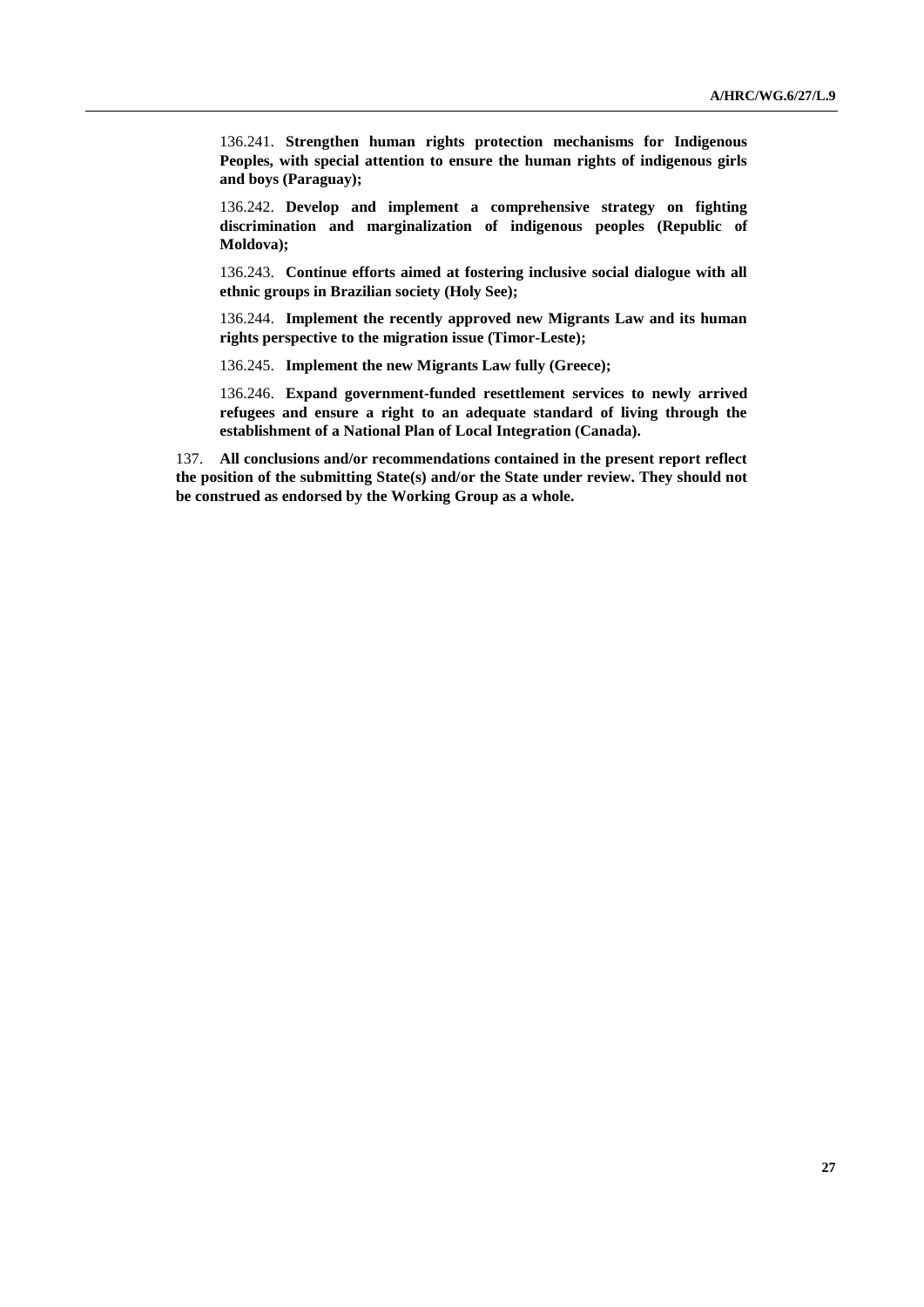#### **Annex**

#### **Composition of the delegation**

The delegation of Brazil was headed by H.E Luislinda Dias de Valois Santos and composed of the following members:

- Fernando Simas Magalhães, Ambassador, Undersecretary General for Political Affairs, Europe and North America of the Ministry of Foreign Affairs;
- Maria Nazareth Farani Azevêdo, Ambassador, Permanent Representative, Permanent Mission of Brazil to the United Nations Office and other International Organizations in Geneva;
- Maria Helena Guimarães de Castro, Deputy Minister of Education;
- Marco Pellegrini, Special Secretary for the Rights of the Person with Disabilities;
- Juvenal Araújo Junior, Special Secretary of Policies for the Promotion of Racial Equality;
- Claudia Vidigal, National Secretary for the Rights of Children and Adolescents;
- João Lucas Quental Novaes de Almeida, Minister Counsellor, Permanent Mission of Brazil to the United Nations Office and other International Organizations in Geneva;
- Pedro Luiz Dalcero, Minister Counsellor, Permanent Mission of Brazil to the United Nations Office and other International Organizations in Geneva;
- Pedro Marcos de Castro Saldanha, Minister, Head of the Human Rights Division of the Ministry of Foreign Affairs;
- Nicola Speranza, Secretary, International Advisor, Ministry of Cities;
- Maria Auriana P. Diniz, International Advisor, Ministry of Education;
- Maria Inês Fini, President of the National Institute of Educational and Research and Studies – INEP, Ministry of Education;
- Thereza de Lamare, Director, Department of Programatic and Strategic and Actions, Ministry of Health;
- Carlos Eduardo da Cunha Oliveira, Counselor, Permanent Mission of Brazil to the United Nations Office and other International Organizations in Geneva;
- Durval Pereira, Secretary, Deputy Head of the Social Affairs Division of the Ministry of Foreign Affairs;
- Nathanael de Souza e Silva, Secretary, Advisor, Department of Human Rights and Social Affairs of the Ministry of Foreign Affairs;
- Cristina Vieira Machado Alexandre, Secretary, Permanent Mission of Brazil to the United Nations Office and other International Organizations in Geneva;
- Igor da Silva Barbosa, Secretary, Permanent Mission of Brazil to the United Nations Office and other International Organizations in Geneva;
- Comarci Eduardo Moreaux Nunes Filho, Secretary, Advisor, Ministry of Foreign Affairs;
- Victoria Balthar de Sousa Santos, Secretary, Permanent Mission of Brazil to the United Nations Office and other International Organizations in Geneva;